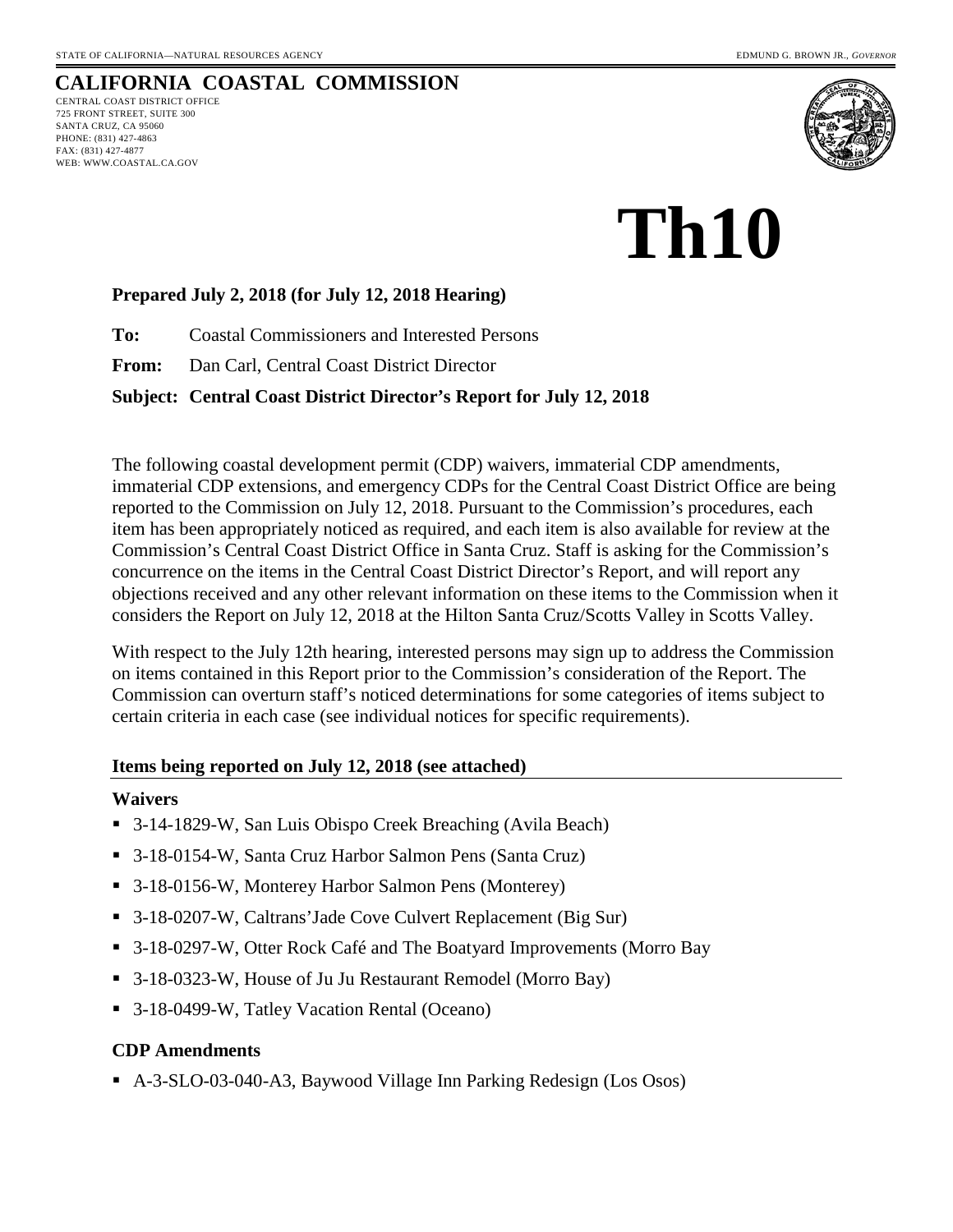Page 2

### **CDP Extensions**

- A-3-SCO-09-001-E2, Frank SFD (Aptos)
- A-3-SCO-09-002-E2, Frank SFD (Aptos)
- A-3-SLO-15-0001-E1, Loperena SFD (Cayucus)

### **Emergency CDPs**

- G-3-18-0013, Moss Landing Harbor District South Harbor Maintenance &A Docks Repairs (Moss Landing)
- G-3-18-0014, Monterey Harbor Piling Replacements (Monterey)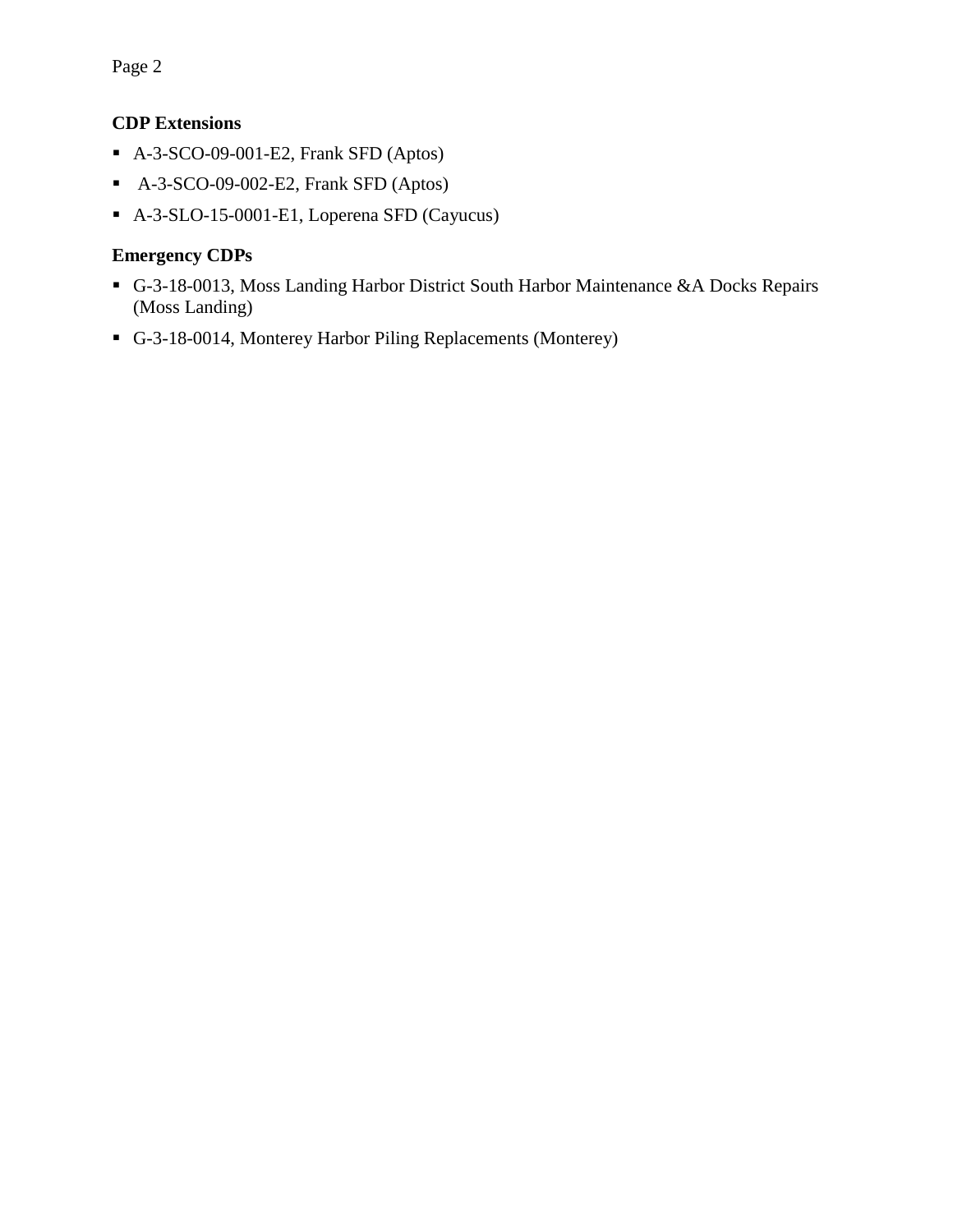

## **NOTICE OF PROPOSED PERMIT WAIVER**

**Date:** June 27, 2018

**To:** All Interested Parties

- **From:** Susan Craig, Central Coast District Manager Daniel Robinson, Coastal Planner
- **Subject: Coastal Development Permit (CDP) Waiver 3-14-1829-W**  Applicant: Port San Luis Harbor District

### **Proposed Development**

Regular follow-up coastal development permit (CDP) for two prior emergency breaching events by the Port San Luis Harbor District (pursuant to emergency CDP G-3-14-0025) at the mouth of San Luis Obispo Creek, in the community of Avila Beach, San Luis Obispo County.

### **Executive Director's Waiver Determination**

Pursuant to Title 14, Section 13238 of the California Code of Regulations, and based on project plans and information submitted by the Applicant regarding the proposed development, the Executive Director of the California Coastal Commission hereby waives the requirement for a CDP for the following reasons:

The emergency breaching events occurred in August 2014 to alleviate flooding of a portion of downtown Avila Beach resulting from a malfunctioning drainage valve just east of the Avila Beach Drive Bridge, coupled with a closed sandbar that formed a higher-than-normal lagoon behind the sandbar. To alleviate the emergency, the Harbor District dug a small channel in the sand near the mouth of San Luis Obispo Creek to allow creek waters to flow into the ocean on two separate occasions. To offset potential fishery impacts from such breaches, the Harbor District proposes to contribute \$4,750 to Central Coast Salmon Enhancement (CCSE), a local nonprofit committed to helping the community strengthen, protect, and understand watersheds and fisheries. The funds will be used to support CCSE's ongoing citizen science program known as Crowd Hydrology, which develops and provides stream and estuary data for and to resource managers, researchers, and students. The funds will allow CCSE to add two additional monitoring sites within the San Luis Obispo Creek watershed, providing additional data to where there has been none, enhancing creek and watershed knowledge, and ultimately fisheries themselves, consistent with the Coastal Act.

### **Coastal Commission Review Procedure**

This waiver is not valid until the waiver has been reported to the Coastal Commission. This waiver is proposed to be reported to the Commission on July 12, 2018 in Scotts Valley. If four or more Commissioners object to this waiver at that time, then the application shall be processed as a regular CDP application.

### **If you have any questions about the proposal or wish to register an objection, please contact Daniel Robinson in the Central Coast District office.**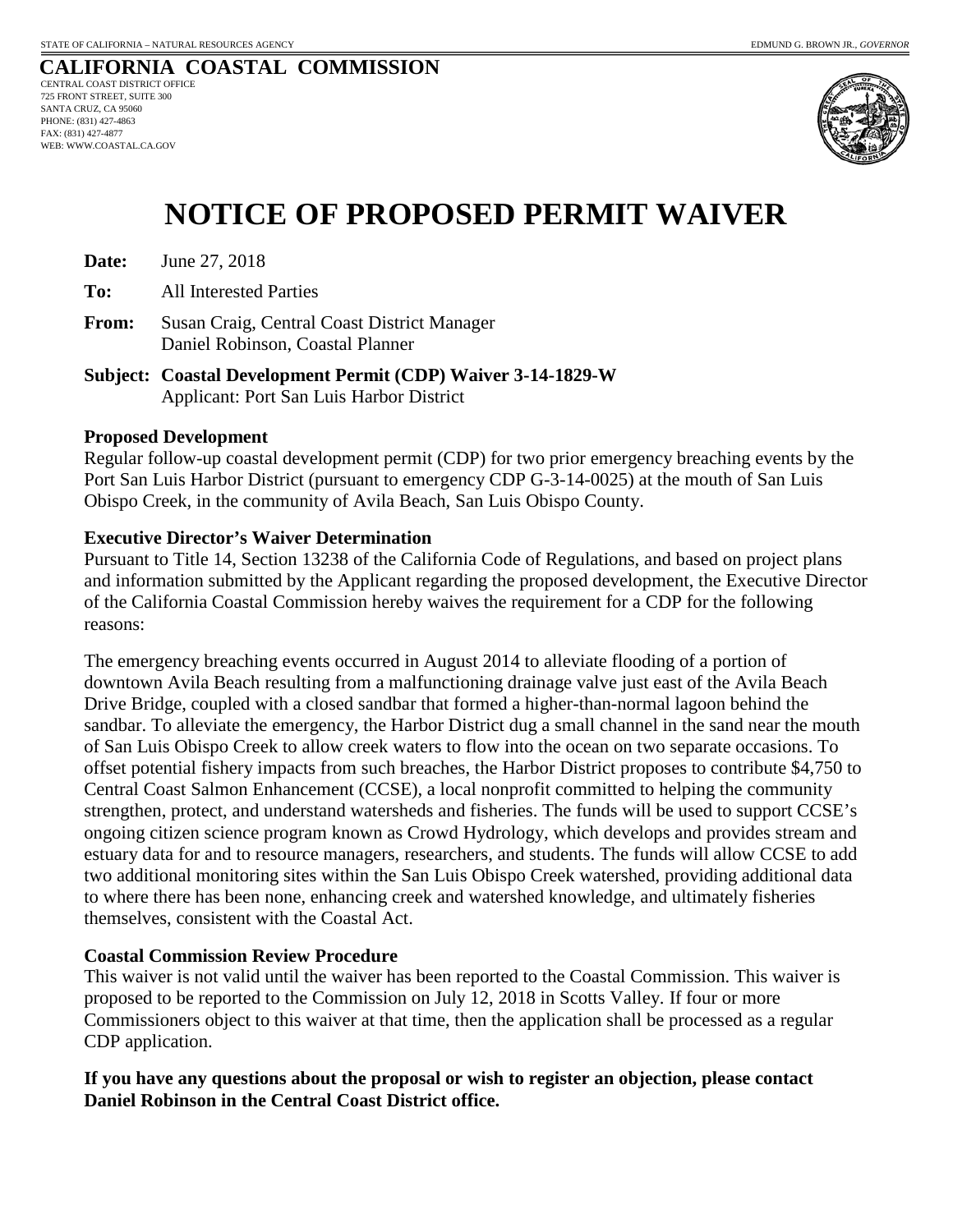

## **NOTICE OF PROPOSED PERMIT WAIVER**

**Date:** June 27, 2018

**To:** All Interested Parties

- **From:** Susan Craig, Central Coast District Manager Sarah Carvill, Coastal Planner
- **Subject: Coastal Development Permit (CDP) Waiver 3-18-0154-W**  Applicant: Monterey Bay Salmon and Trout Project

### **Proposed Development**

Placement of a 46-foot by 26-foot floating net pen (in the spring of 2019 and again in the spring of 2020) in the Santa Cruz Harbor for up to 48 hours to contain Chinook salmon smolts that will be transported to and released in the open waters of Monterey Bay. The pen consists of a floating dock encircled by a six-foot-high chain link fence; a net attached to the floating dock extends eight feet below the surface of the water. The pen will be moored to existing Harbor infrastructure (i.e., dock pilings) near the boat launch.

### **Executive Director's Waiver Determination**

Pursuant to Title 14, Section 13238 of the California Code of Regulations, and based on project plans and information submitted by the Applicant regarding the proposed development, the Executive Director of the California Coastal Commission hereby waives the requirement for a CDP for the following reasons:

The purpose of the proposed development is to contain juvenile Chinook salmon (smolts) in coastal waters and protect them from predation until they can be transported and released offsite. Smolts will be provided by the California Department of Fish and Wildlife (CDFW) in partnership with the California Commercial Salmon Trollers Advisory Committee (Salmon Stamp Committee) in late May or early June of 20[1](#page-3-0)9 and again in 2020, subject to approval by the Santa Cruz Port District.<sup>1</sup> The pen will be moored in the Harbor for up to 48 hours, a timeframe that provides the Applicant with flexibility to schedule transportation of the smolts during optimal conditions. Research indicates that the primary imprinting period for juvenile salmon precedes the developmental stage at which the smolts would be delivered to the Harbor, $<sup>2</sup>$  $<sup>2</sup>$  $<sup>2</sup>$  so it is expected that the smolts will imprint to the waters of the supplying</sup> hatchery, which are drawn from the Mokelumne River. The Mokelumne River feeds into the San Joaquin River and, ultimately, the San Francisco Bay, so those smolts that survive to adulthood will likely return there. The smolts will not be fed in the pens, as doing so would increase the likelihood of

<span id="page-3-0"></span> $\overline{a}$ <sup>1</sup> The Santa Cruz Port District has approved the project for 2019, and Marian Olin, the Port District Director, has indicated that authorization for an identical project in 2020 would likely be granted. The Applicant will need to provide evidence to the Executive Director that the Port District has provided such authorization before placing the net pen in the Harbor in 2020.<br><sup>2</sup> See, e.g., Andrew H. Dittman and Thomas P. Quinn, "Homing in Pacific salmon: mechanisms and ec

<span id="page-3-1"></span><sup>(</sup>*Journal of Experimental Biology*, 1996) and Andrew H. Dittman et al., "Homing and Spawning Site Selection by Supplemented Hatchery‐ and Natural‐Origin Yakima River Spring Chinook Salmon" (*Transactions of the American Fisheries Society*, 2010).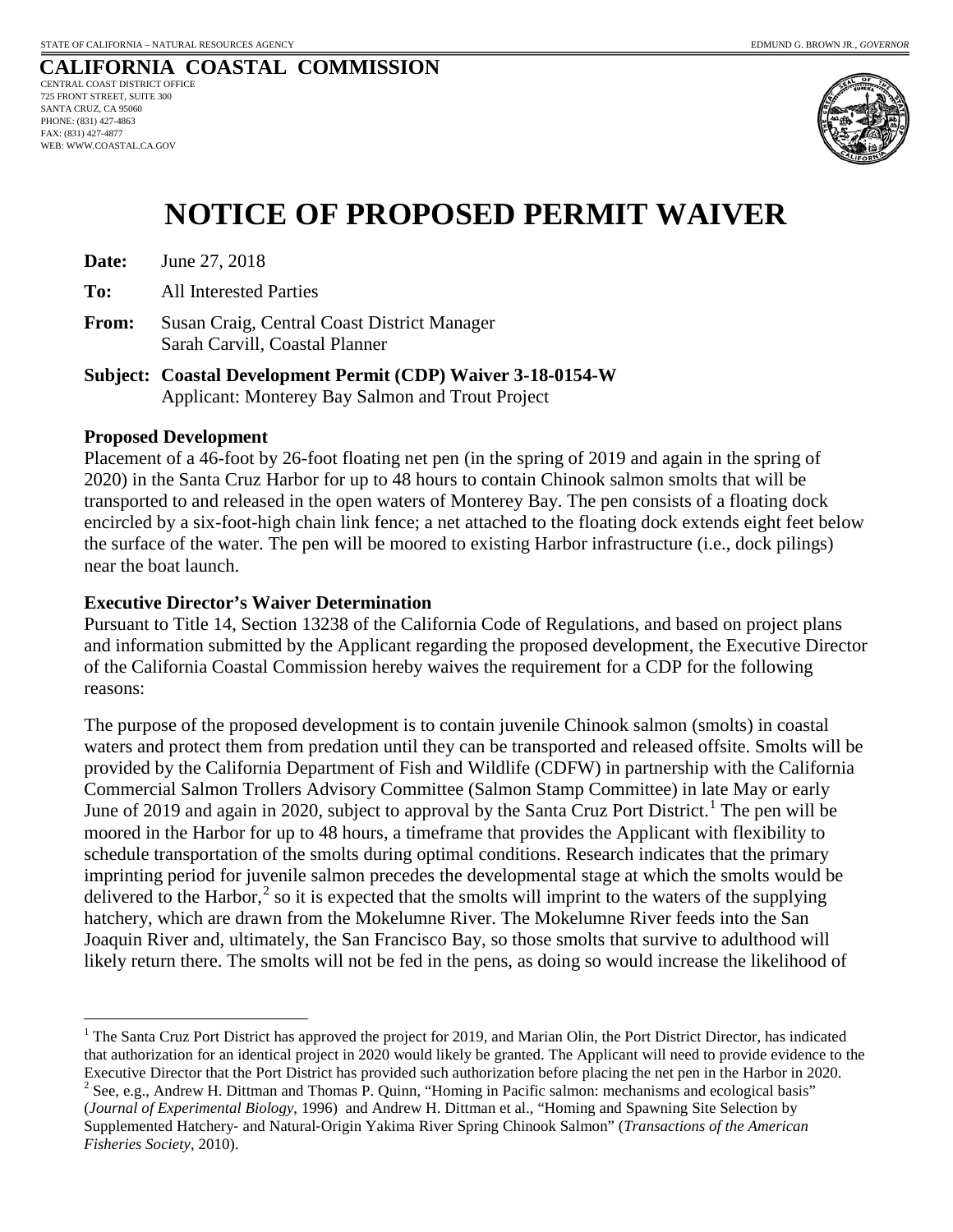CDP Waiver 3-18-0154-W (Santa Cruz Harbor Chinook Pen)

Page 2

return to the Harbor, and the timing of the release is intended to coincide with upwelling, which will ensure that natural food sources are available to the smolts upon their release.

The net pen will be moored in an area that is utilized by commercial and recreational boaters and is highly developed to support a variety of coastal-dependent uses. No impacts to public access are expected beyond those that accrue from the launch of any vessel into the Harbor (i.e., short-term use of dock and launch facilities). Accordingly, the project will not have any significant adverse impacts on coastal resources, including public access to the shoreline.

### **Coastal Commission Review Procedure**

This waiver is not valid until the waiver has been reported to the Coastal Commission. This waiver is proposed to be reported to the Commission on Thursday, July 12, 2018, in Scotts Valley. If four or more Commissioners object to this waiver at that time, then the application shall be processed as a regular CDP application.

**If you have any questions about the proposal or wish to register an objection, please contact Sarah Carvill in the Central Coast District office.**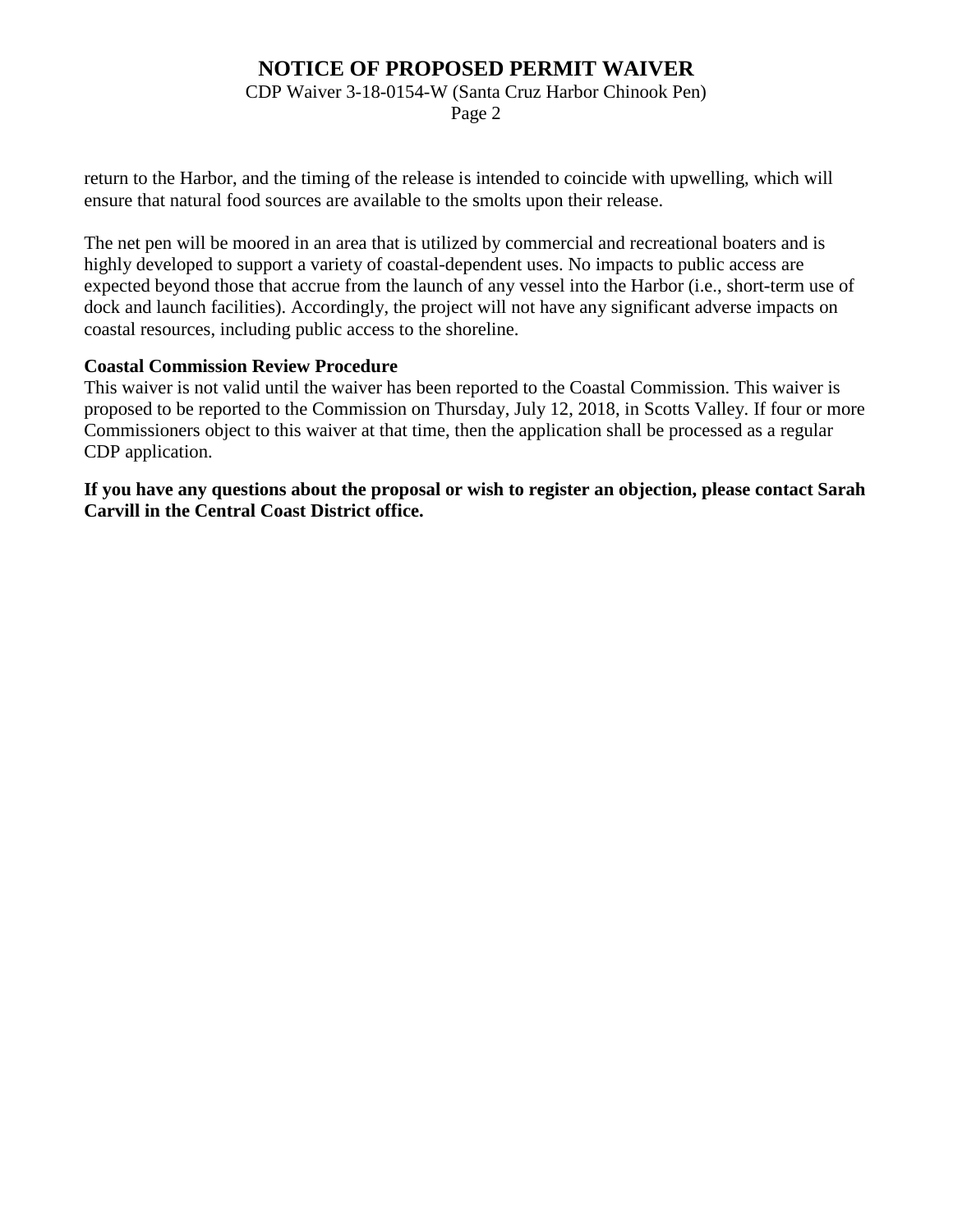

## **NOTICE OF PROPOSED PERMIT WAIVER**

**Date:** June 27, 2018

**To:** All Interested Parties

**From:** Susan Craig, Central Coast District Manager Sarah Carvill, Coastal Planner

**Subject: Coastal Development Permit (CDP) Waiver 3-18-0156-W**  Applicant: Monterey Bay Salmon and Trout Project

### **Proposed Development**

Placement of a 46-foot by 26-foot floating net pen (in the spring of 2019 and again in the spring of 2020) in the Monterey Harbor for up to 48 hours to contain Chinook salmon smolts that will be transported to and released in the open waters of Monterey Bay. The pen consists of a floating dock encircled by a six-foot-high chain link fence; a net attached to the floating dock extends eight feet below the surface of the water. The pen will be moored to existing Harbor infrastructure (i.e., a floating dock) near the Coast Guard pier.

### **Executive Director's Waiver Determination**

Pursuant to Title 14, Section 13238 of the California Code of Regulations, and based on project plans and information submitted by the Applicant regarding the proposed development, the Executive Director of the California Coastal Commission hereby waives the requirement for a CDP for the following reasons:

The purpose of the proposed development is to contain juvenile Chinook salmon (smolts) in coastal waters and protect them from predation until they can be transported and released offsite. Smolts will be provided by the California Department of Fish and Wildlife (CDFW) in partnership with the California Commercial Salmon Trollers Advisory Committee (Salmon Stamp Committee) in late May or early June of 2019 and again in 2020. The pen will be moored in the Harbor for up to 48 hours, a timeframe that provides the Applicant with flexibility to schedule transportation of the smolts during optimal conditions. Research indicates that the primary imprinting period for juvenile salmon precedes the developmental stage at which the smolts would be delivered to the Harbor, $<sup>1</sup>$  $<sup>1</sup>$  $<sup>1</sup>$  so it is expected that the</sup> smolts will imprint to the waters of the supplying hatchery, which are drawn from the Mokelumne River. The Mokelumne River feeds into the San Joaquin River and, ultimately, the San Francisco Bay, so those smolts that survive to adulthood will likely return there. The smolts will not be fed in the pens, as doing so would increase the likelihood of return to the Harbor, and the timing of the release is intended to coincide with upwelling, which will ensure that natural food sources are available to the smolts upon their release.

The net pen will be moored in an area that is utilized by commercial and recreational boaters and is

<span id="page-5-0"></span> $\overline{a}$  $<sup>1</sup>$  See, e.g., Andrew H. Dittman and Thomas P. Quinn, "Homing in Pacific salmon: mechanisms and ecological basis"</sup> (*Journal of Experimental Biology*, 1996) and Andrew H. Dittman et al., "Homing and Spawning Site Selection by Supplemented Hatchery‐ and Natural‐Origin Yakima River Spring Chinook Salmon" (*Transactions of the American Fisheries Society*, 2010).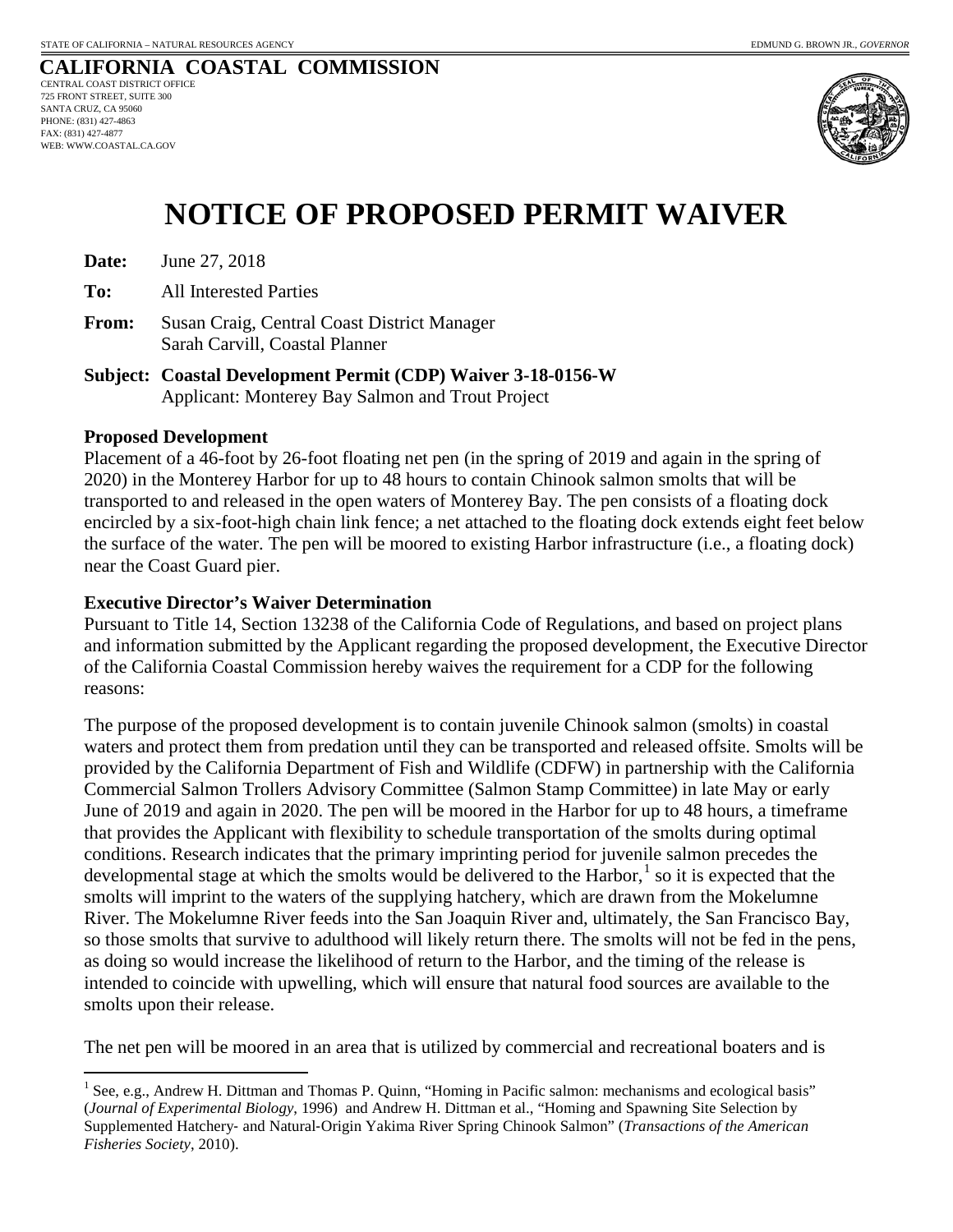CDP Waiver 3-18-0156-W (Monterey Harbor Chinook Pen)

Page 2

highly developed to support a variety of coastal-dependent uses. No impacts to public access are expected beyond those that accrue from the launch of any vessel in the Harbor (i.e., short-term use of dock and launch facilities). Accordingly, the project will not have any significant adverse impacts on coastal resources, including public access to the shoreline.

### **Coastal Commission Review Procedure**

This waiver is not valid until the waiver has been reported to the Coastal Commission. This waiver is proposed to be reported to the Commission on Thursday, July 12, 2018, in Scotts Valley. If four or more Commissioners object to this waiver at that time, then the application shall be processed as a regular CDP application.

**If you have any questions about the proposal or wish to register an objection, please contact Sarah Carvill in the Central Coast District office.**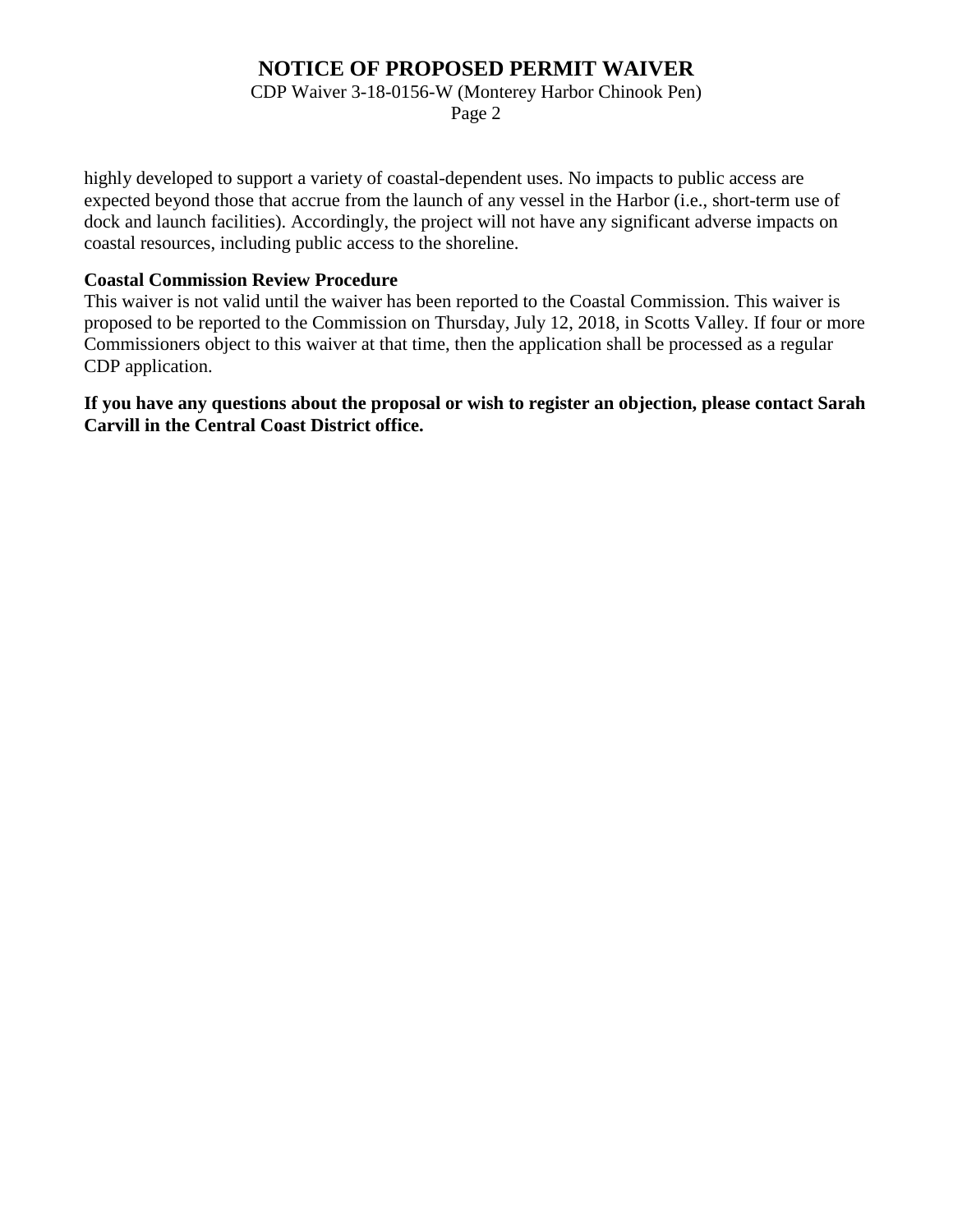

## **NOTICE OF PROPOSED PERMIT WAIVER**

**Date:** June 27, 2018

**To:** All Interested Parties

**From:** Susan Craig, Central Coast District Manager Mike Watson, Coastal Program Analyst II

**Subject: Coastal Development Permit (CDP) Waiver 3-18-0207-W**  Applicant: California Department of Transportation (Caltrans)

### **Proposed Development**

Replacement of three existing damaged and/or eroded corrugated metal pipe culverts with high density polyethylene pipe culverts to convey storm water runoff and to prevent erosion and failure of Highway 1 at three locations near Jade Cove in the Big Sur area of Monterey County (Post Miles (PMs) 12.62, 12.91, and 13.14). The culvert systems typically include a headwall, drainpipe, and outlet. At all three locations, the existing culverts will be removed and the replacement culverts will be installed using cutand-cover installation. In each case, the roadway trench will be backfilled with slurry cement and the roadway will be patched with hot mix asphalt. At PM 13.14, the existing headwall will be removed and replaced with a new headwall located approximately three feet farther from the roadway.

### **Executive Director's Waiver Determination**

Pursuant to Title 14, Section 13238 of the California Code of Regulations, and based on project plans and information submitted by the Applicant regarding the proposed development, the Executive Director of the California Coastal Commission hereby waives the requirement for a CDP for the following reasons:

The proposed development is necessary to prevent failure of three culverts along Highway 1 that have been damaged over time, and to convey storm water runoff in a non-erosive manner to protect the highway roadbed. Proposed replacement techniques are designed to avoid coastal resource impacts, including with respect to public access, water quality, biological resources, and visual resources. Construction will require one-way traffic control with a maximum delay of fifteen minutes. An erosion control plan and water pollution control plan with appropriate best management practices has been prepared to control runoff during and after construction. The proposed development will restore temporarily disturbed native habitats and remove non-native invasive species from the Caltrans right-ofway. The project will also include measures to reduce the color contrast from project components, mitigating their impact on scenic views. For the reasons above, the proposed project is consistent with Chapter 3 of the Coastal Act and the certified Monterey County Big Sur Local Coastal Program.

### **Coastal Commission Review Procedure**

This waiver is not valid until the waiver has been reported to the Coastal Commission. This waiver is proposed to be reported to the Commission on Thursday, July 12, 2018, in Scotts Valley. If four or more Commissioners object to this waiver at that time, then the application shall be processed as a regular CDP application.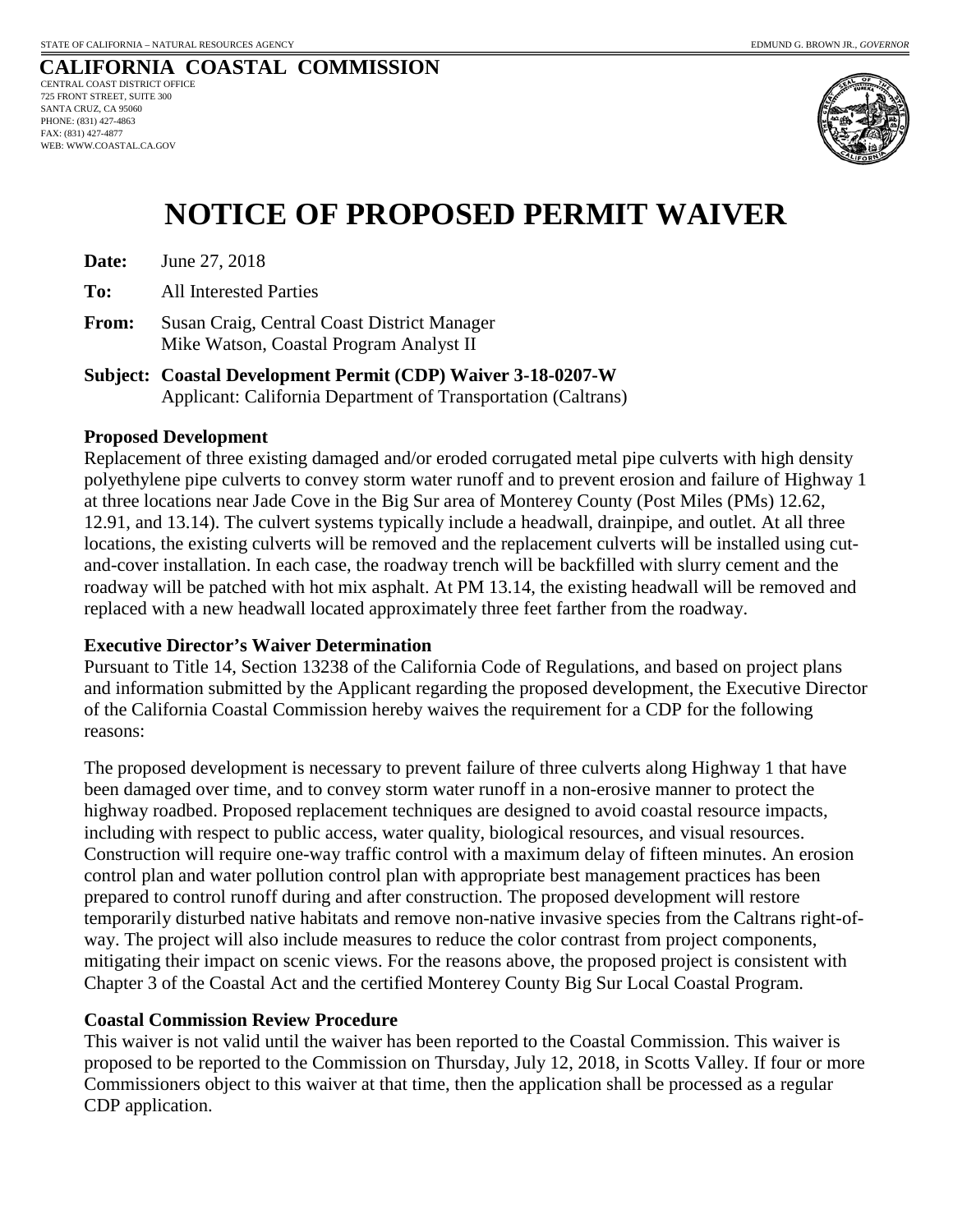CDP Waiver 3-18-0207-W (Jade Cove Culverts)

Page 2

**If you have any questions about the proposal or wish to register an objection, please contact Mike Watson in the Central Coast District office.**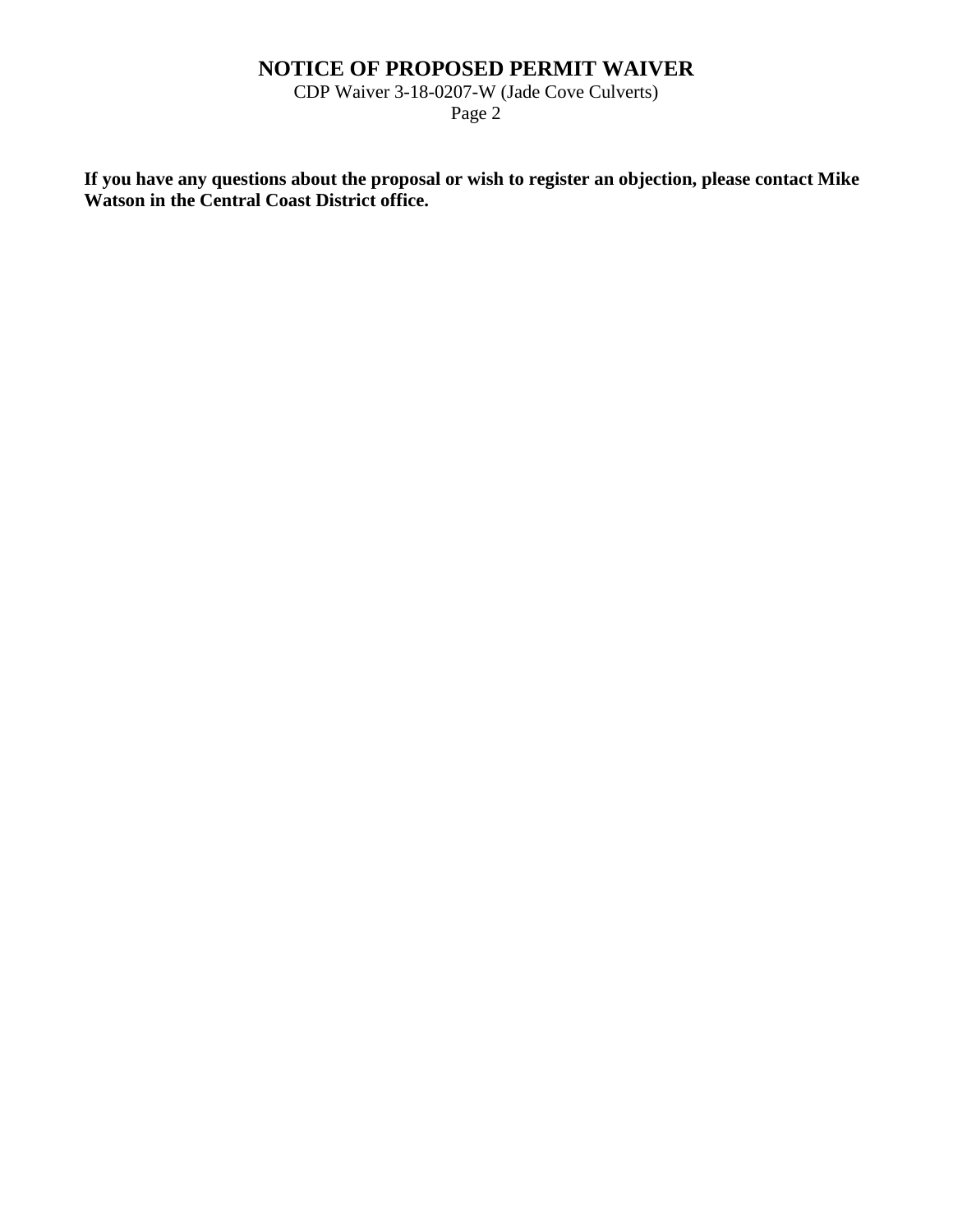

## **NOTICE OF PROPOSED PERMIT WAIVER**

**Date:** June 27, 2018

**To:** All Interested Parties

- **From:** Susan Craig, Central Coast District Manager Sarah Carvill, Coastal Planner
- **Subject: Coastal Development Permit (CDP) Waiver 3-18-0297-W**  Applicants: Cliff Branch and Josef Steinmann

### **Proposed Development**

The proposed project includes improvements at two adjacent sites located along the Embarcadero in the City of Morro Bay, i.e. the Otter Rock Café (885 Embarcadero; Lease Sites 90 and 90W) and The Boatyard (845 Embarcadero; Lease Sites 89 and 89W):

**Otter Rock Café:** Improvements to the customer service area, restrooms, and entranceway, and enclosure of an existing outdoor dining area; repair of existing piers, beams, and concrete supports under the existing deck; shortening by 18 feet and relocating the existing floating dock 23 feet to the west, which includes the removal of two wooden piles and installation of one new steel pile.

**The Boatyard:** Repair of an existing bulkhead and widening of the existing Harborwalk to 10 feet on a segment that currently ranges from eight to 10 feet in width; replacement of an existing kiosk with a new kiosk to be used for kayak rentals; and lengthening and realignment of floating docks, including removal of seven wooden piles and installation of seven new steel piles.

### **Executive Director's Waiver Determination**

Pursuant to Title 14, Section 13238 of the California Code of Regulations, and based on project plans and information submitted by the Applicants regarding the proposed development, the Executive Director of the California Coastal Commission hereby waives the requirement for a CDP for the following reasons:

The proposed development includes improvements to adjoining lease sites along the Morro Bay Embarcadero that currently support coastal-dependent, water-oriented visitor-serving commercial uses, including boat and kayak rentals, as well as waterfront dining, shops, and public coastal access along the Harborwalk, which is a pedestrian walkway fronting Morro Bay. Specifically, proposed work on the Otter Rock Café site includes necessary repairs to the piers and beams supporting both the interior dining areas of the café and the existing 10-foot-wide public Harborwalk, and relocation of an existing floating dock to improve berthing facilities. Proposed work on the Boatyard site includes repair of an existing, failing bulkhead that supports the Harborwalk and harbor uses, reconfiguration of existing floating docks, replacement of a kiosk that is currently used as a kayak rental office with a new kiosk that will be used for the existing kayak rental operation, and expansion of the Harborwalk in all areas where it does not currently meet the 10 foot standard width typically required by the Commission. Thus the proposed development will maintain or improve the Harborwalk by providing continuous, 10-footwide lateral public access along both lease sites. The other components of the proposed development either expand and improve coastal-dependent uses (i.e., berthing areas created by the floating docks) or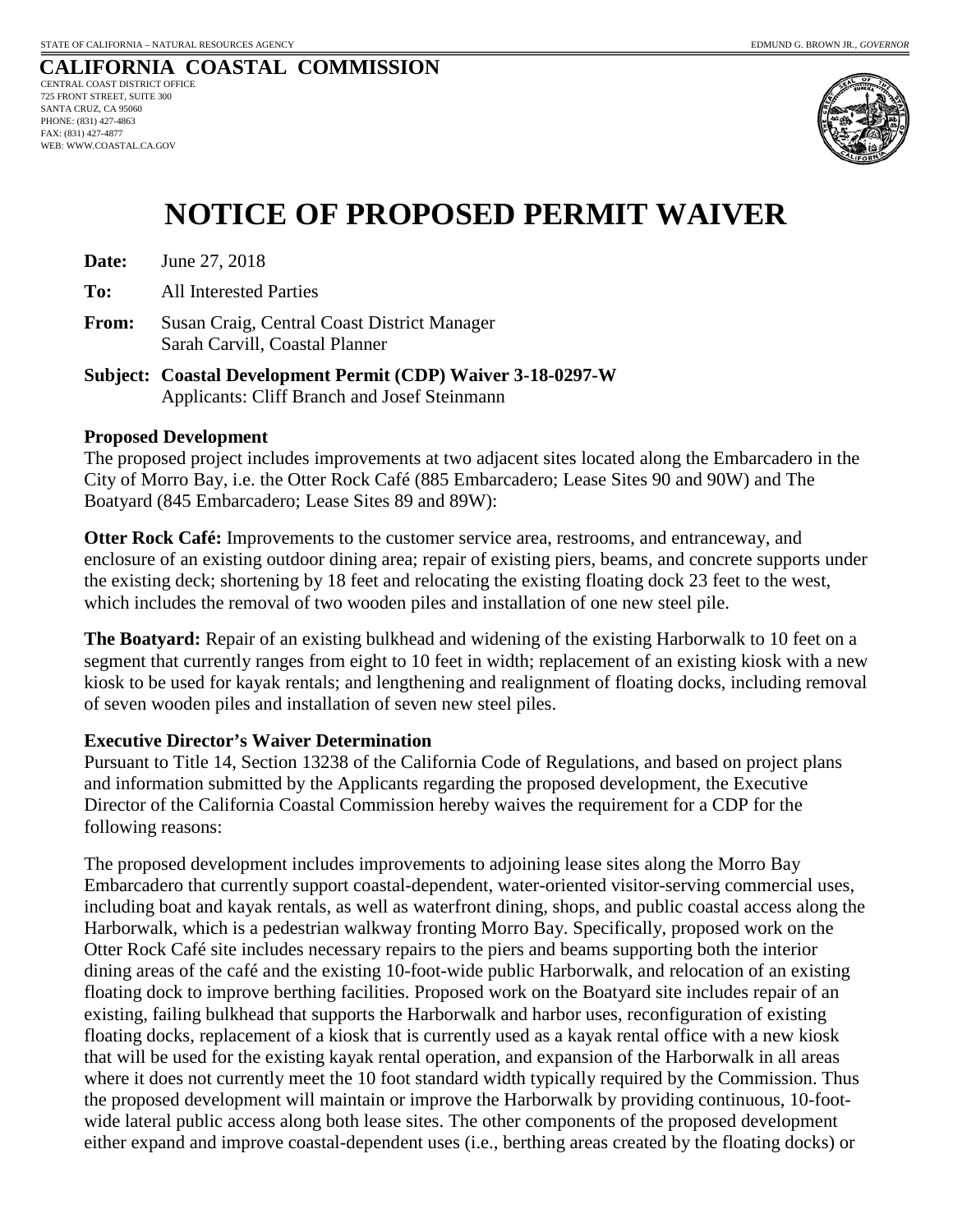CDP Waiver 3-18-0297-W (Boatyard Seawall Repair/Otter Rock Café Improvements)

Page 2

involve maintenance and repair of existing structures.

The Applicants have incorporated the Commission's standard best management practices (BMPs) for marine pile driving and construction and repair of overwater structures into the project description and plans. These BMPs protect coastal water quality by ensuring collection and containment of construction debris, prevention of spills, and general good housekeeping of the site at all times. Pilings installed as part of the proposed development will be steel and coated with marine grade epoxy/polyurethane coating, consistent with Commission recommendations.

Two past surveys indicate that eelgrass has been present in a portion of the project area, but only in small, transient patches (e.g., in the most recent survey, the only eelgrass patch that would be shaded by the proposed project consisted of one stem). Fiberglass grating will be used on docks in that vicinity to allow additional light penetration, and pre- and post-construction surveys will be conducted to detect eelgrass impacts. If impacts are detected, the Applicants will undertake mitigation as required under the California Eelgrass Mitigation Policy (CEMP).<sup>[1](#page-10-0)</sup>

The floating docks and Harborwalk on both lease sites will be closed during construction; however existing public access at the site will be restored after the work is completed. Accordingly, the project will not have any significant adverse impacts on coastal resources, including public access to the shoreline.

### **Coastal Commission Review Procedure**

This waiver is not valid until the waiver has been reported to the Coastal Commission. This waiver is proposed to be reported to the Commission on Thursday, July 12, 2018, in Scotts Valley. If four or more Commissioners object to this waiver at that time, then the application shall be processed as a regular CDP application.

**If you have any questions about the proposal or wish to register an objection, please contact Sarah Carvill in the Central Coast District office.**

 $\overline{a}$ 

<span id="page-10-0"></span>Generally, the CEMP requires a 1.2:1 ratio for in-kind mitigation.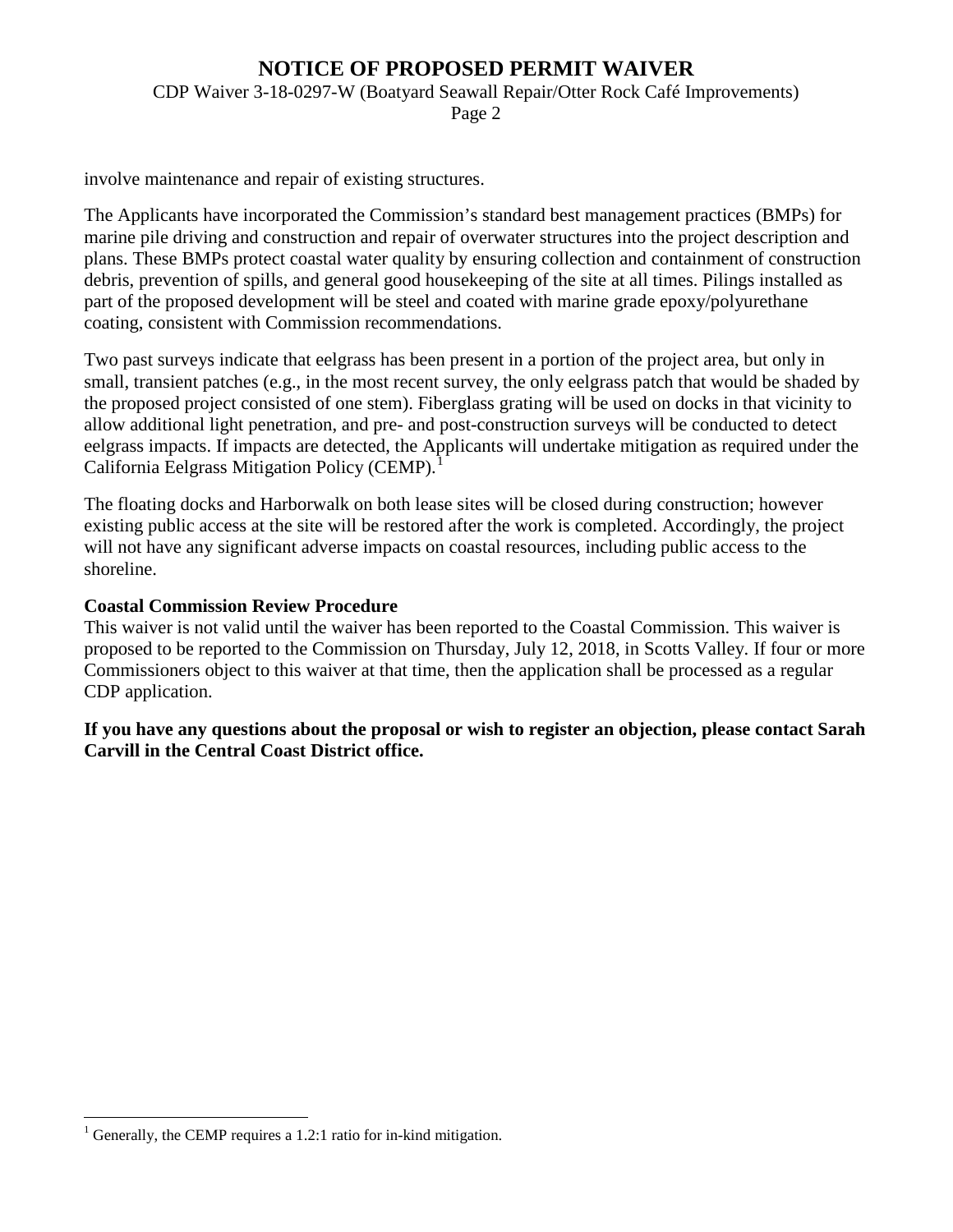

## **NOTICE OF PROPOSED PERMIT WAIVER**

**Date:** June 27, 2018

**To:** All Interested Parties

**From:** Susan Craig, Central Coast District Manager Sarah Carvill, Coastal Planner

**Subject: Coastal Development Permit (CDP) Waiver 3-18-0323-W**  Applicant: Stan Van Beurden

### **Proposed Development**

Remodel of the interior of an existing restaurant (House of Ju Ju); relocation of an existing trash enclosure from the western (i.e., bay-fronting) side of the building to the northern side of the building and replacement with a screened public seating counter overlooking the bay; widening of the existing Harborwalk on the northern side of the building from five feet to ten feet in width; minor repairs to existing trusses; sealing of the existing bulkhead covering; repairs to and sleeving of five existing wooden piles; all at 945 Embarcadero (Lease Sites 96 and 96W) in the City of Morro Bay, San Luis Obispo County.

### **Executive Director's Waiver Determination**

Pursuant to Title 14, Section 13238 of the California Code of Regulations, and based on project plans and information submitted by the Applicant regarding the proposed development, the Executive Director of the California Coastal Commission hereby waives the requirement for a CDP for the following reasons:

The proposed development includes remodel of the interior of a restaurant within the existing building's footprint. Other proposed improvements either enhance public access at the site or consist of repair and maintenance to various elements of the support system for the restaurant building. Specifically, the Applicant proposes to move a trash enclosure from the western side of the building (which is located along the Harborwalk) to the north side of the building, where it will be less visible to the general public. In its place, the Applicant proposes to construct a 140-square-foot public, wind-screened patio with a seating counter. The patio and counter will be accessible from the Harborwalk and the restaurant, with signage at each entrance to the patio that explicitly states that the area can be used by members of the public regardless of whether or not they have purchased food from the restaurant (to further ensure that this patio and counter are available to the public, no condiments or place settings will be placed on the counter). There will be no overhead screening or coverage of the patio. The Harborwalk surrounding the patio will be a minimum of ten feet wide. Additionally, the Applicant proposes to construct a new triangular Harborwalk segment on the northern end of the lease site, where the existing restaurant's deck connects to an adjacent City park at a right angle. This new Harborwalk deck will accommodate the relocated trash enclosure and will expand the width of the walkway in the City park from five feet to ten feet. With these improvements, the Harborwalk will be at least ten feet wide along the entire lease site.

Repair and maintenance components of the project include sleeving existing piles with steel or a jacket epoxy system; cleaning and sealing steel support trusses that underpin the northwestern end of the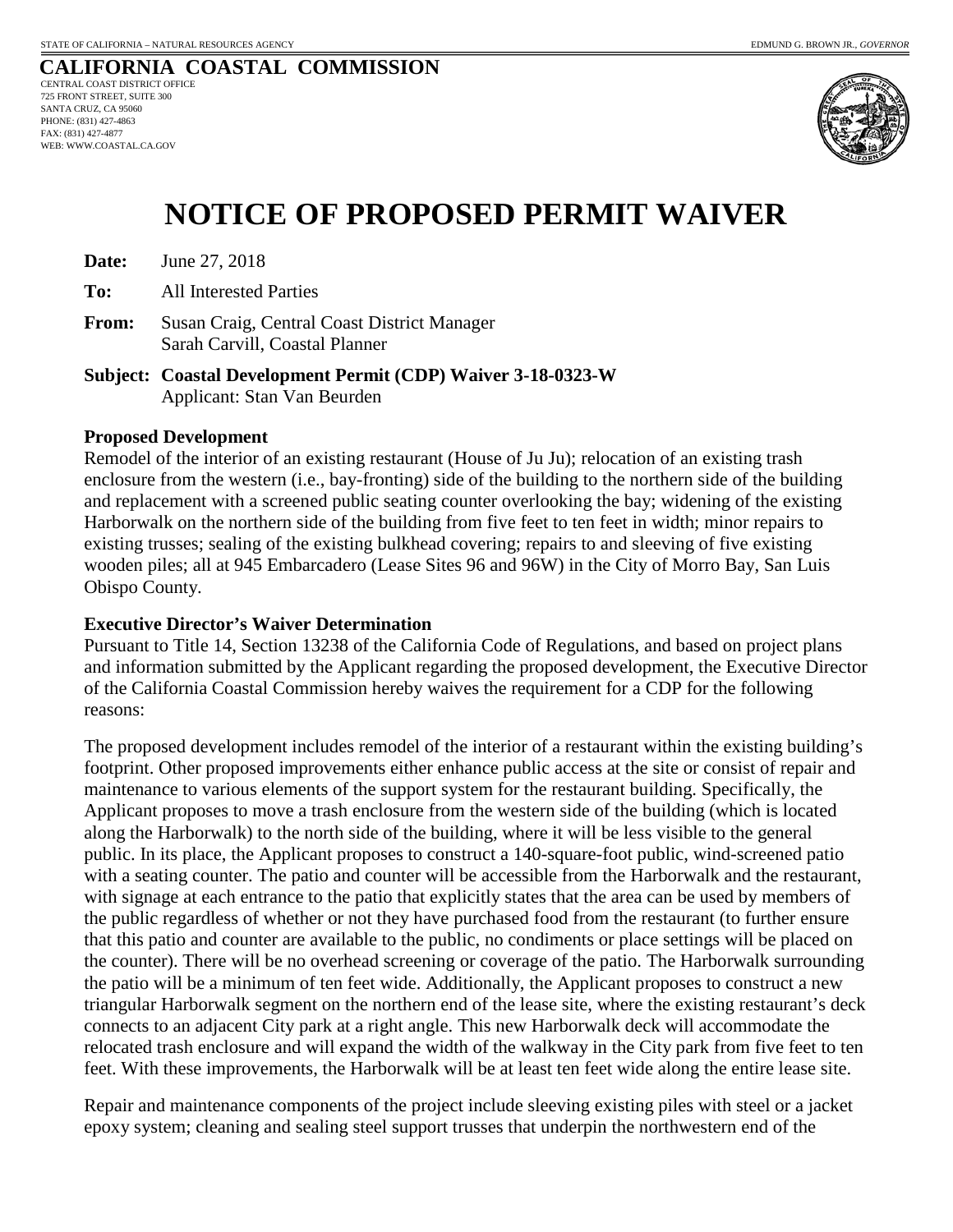CDP Waiver 3-18-0323-W (House of Ju Ju Remodel)

Page 2

Harborwalk; and sealing of an existing non-load bearing bulkhead cover (constructed from concretefilled sandbags and rebar) that is located below the trusses. The Applicant has incorporated the Commission's standard best management practices (BMPs) for repair of overwater structures into the project description and plans. These BMPs protect coastal water quality by ensuring collection and containment of construction debris, prevention of spills, and general good housekeeping of the site at all times.

Eelgrass is present in an area adjacent to the existing Harborwalk on the west side of the lease site. The new Harborwalk segment will mostly cover rock riprap, and fiberglass grating will be used to maximize light penetration through the western and northern sides of the widened Harborwalk, which should benefit eelgrass. Pre- and post-construction surveys will be conducted to detect any impacts to eelgrass. If impacts are detected, the Applicants will undertake mitigation as required under the California Eelgrass Mitigation Policy (CEMP).<sup>[1](#page-12-0)</sup>

This portion of the Harborwalk will be closed during construction; however, public access at the site (which the proposed project will greatly improve) will be restored after the work is completed. Accordingly, the project will not have any significant adverse impacts on coastal resources, including public access to the shoreline.

### **Coastal Commission Review Procedure**

This waiver is not valid until the waiver has been reported to the Coastal Commission. This waiver is proposed to be reported to the Commission on Thursday, July 12, 2018, in Scotts Valley. If four or more Commissioners object to this waiver at that time, then the application shall be processed as a regular CDP application.

**If you have any questions about the proposal or wish to register an objection, please contact Sarah Carvill in the Central Coast District office.**

 $\overline{a}$ 

<span id="page-12-0"></span>Generally, the CEMP requires a 1.2:1 ratio for in-kind mitigation.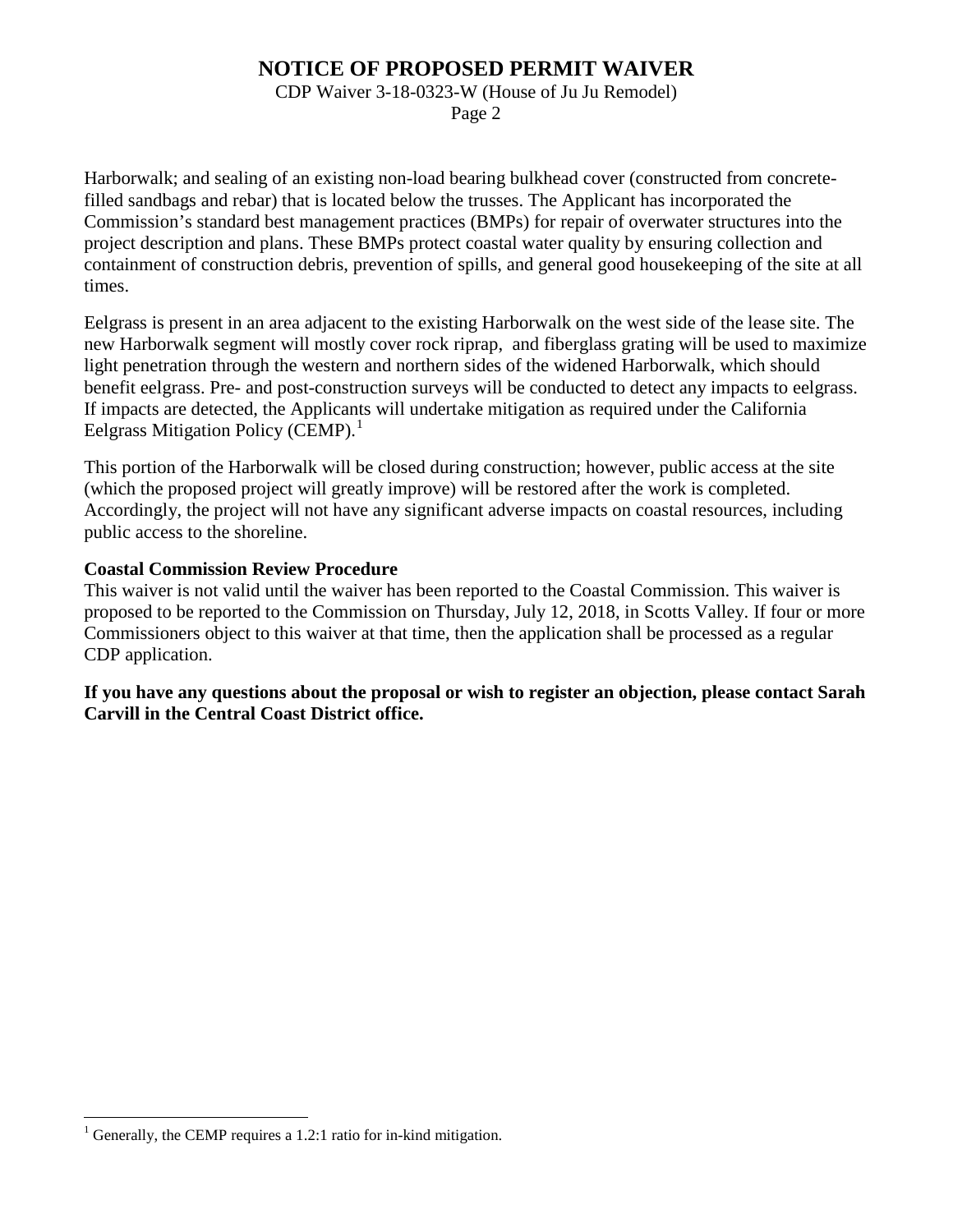

## **NOTICE OF PROPOSED PERMIT WAIVER**

**Date:** June 27, 2018

**To:** All Interested Parties

- **From:** Susan Craig, Central Coast District Manager Daniel Robinson, Coastal Planner
- **Subject: Coastal Development Permit (CDP) Waiver 3-18-0499-W**  Applicant: Richard Tatley

### **Proposed Development**

Use of an existing single-family residence as a short-term vacation rental, located at 654 Honolulu Avenue in the community of Oceano, San Luis Obispo County.

### **Executive Director's Waiver Determination**

Pursuant to Title 14, Section 13238 of the California Code of Regulations, and based on project plans and information submitted by the Applicant regarding the proposed development, the Executive Director of the California Coastal Commission hereby waives the requirement for a CDP for the following reasons:

The proposed vacation rental is located in an area of San Luis Obispo County where the Commission retains coastal permitting authority. For proposed vacation rentals in areas where the County retains CDP authority, the County typically applies the operational and enforcement standards for vacation rentals<sup>[1](#page-13-0)</sup> found within Coastal Zone Land Use Ordinance (CZLUO) Section 23.08.165, including a maximum number of rental tenancies allowed per month, the maximum number of occupants allowed in the unit, parking and vehicle-trip requirements, noise limits, and designation of a 24-hour property manager or contact person. These standards are designed to minimize and avoid impacts to surrounding property owners, but still provide a Coastal Act and LCP priority visitor-serving use within residential areas that otherwise would not. In this case, the Applicant has incorporated the CZLUO Section 23.08.165 requirements into the project description for the proposed vacation rental. Based on the above project components, the use of this residence as a vacation rental will enhance visitor-serving amenities at this location and will not have any significant adverse impacts on coastal resources, including public access.

### **Coastal Commission Review Procedure**

This waiver is not valid until the waiver has been reported to the Coastal Commission. This waiver is proposed to be reported to the Commission on Thursday July 12, 2018 in Scotts Valley. If four or more Commissioners object to this waiver at that time, then the application shall be processed as a regular CDP application.

### **If you have any questions about the proposal or wish to register an objection, please contact Daniel Robinson in the Central Coast District office.**

<span id="page-13-0"></span> $\overline{a}$ In May 2003, the Commission approved the vacation rental ordinance as part of the County's Implementation Plan in LCP amendment SLO-MAJ-1-01 Part A.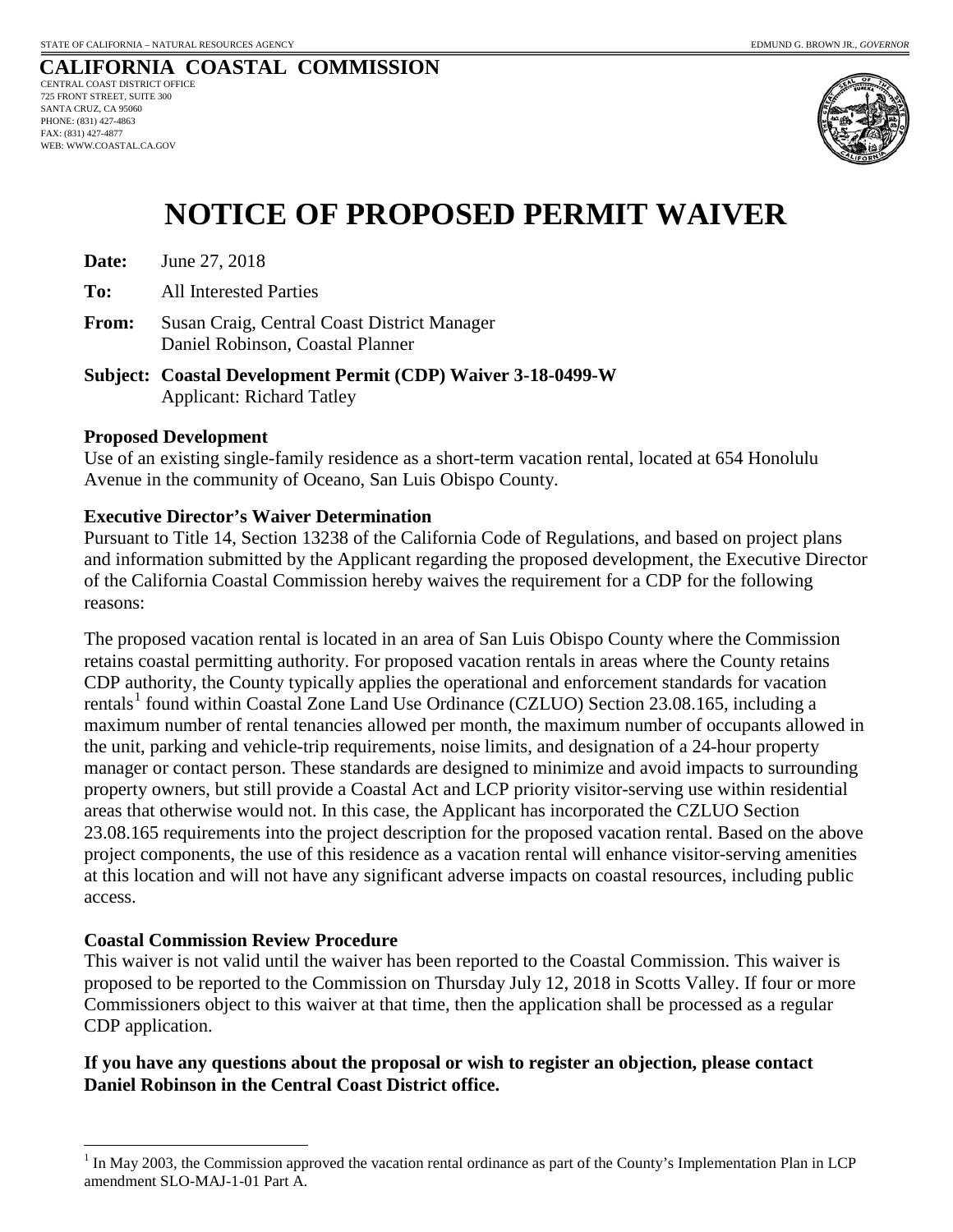

## **NOTICE OF PROPOSED PERMIT AMENDMENT**

**Date:** June 27, 2018

**To:** All Interested Parties

**From:** Susan Craig, Central Coast District Manager Daniel Robinson, Coastal Planner

**Subject: Proposed Amendment to Coastal Development Permit (CDP) A-3-SLO-03-040-A3** Applicant: Alex Benson

### **Original CDP Approval**

CDP A-3-SLO-03-040-A3 was approved by the Coastal Commission on December 10, 2003 and provided for expansion of the existing Baywood Inn and construction of a new detached hotel building on the site. Amendment A1 reduced the overall number of approved units approved on the site and amendment A2 authorized removal of a cypress tree and improvements to the existing septic system.

### **Proposed CDP Amendment**

CDP A-3-SLO-03-040 would be amended to slightly redesign and expand an already approved (as part of the original CDP approval) but not-yet-constructed parking area by adding 10 electric vehicle charging stations (EVCS) to the approved eight-space lot. The Commission's reference number for this proposed amendment is **A-3-SLO-03-040-A3.**

### **Executive Director's Immateriality Determination**

Pursuant to Title 14, Section 13166(b) of the California Code of Regulations, the Executive Director of the California Coastal Commission has determined that the proposed CDP amendment is immaterial for the following reasons:

The proposed amendment slightly redesigns and expands an already approved parking lot by adding 10 EVCS spaces to the parking lot, which would be available to members of the general public. Eight of these spaces would be constructed with permeable eco-pavers and the remaining two spaces would be paved with asphalt and ADA accessible. The amendment also includes associated minor changes to the landscaping in the parking lot. No other changes to the approved project (as previously amended) are proposed, the overall project contains the required amount of parking per the LCP, and the proposed amendment would not materially change the Commission's original approval of the project.

### **Coastal Commission Review Procedure**

The CDP will be amended as proposed if no written objections are received in the Central Coast District office within ten working days of the date of this notice. If such an objection is received, the objection and the Executive Director's response to it will be reported to the Commission on Thursday, July 12, 2018, in Scotts Valley. If three or more Commissioners object to the Executive Director's determination of immateriality at that time, then the application shall be processed as a material CDP amendment.

### **If you have any questions about the proposal or wish to register an objection, please contact Daniel Robinson in the Central Coast District office.**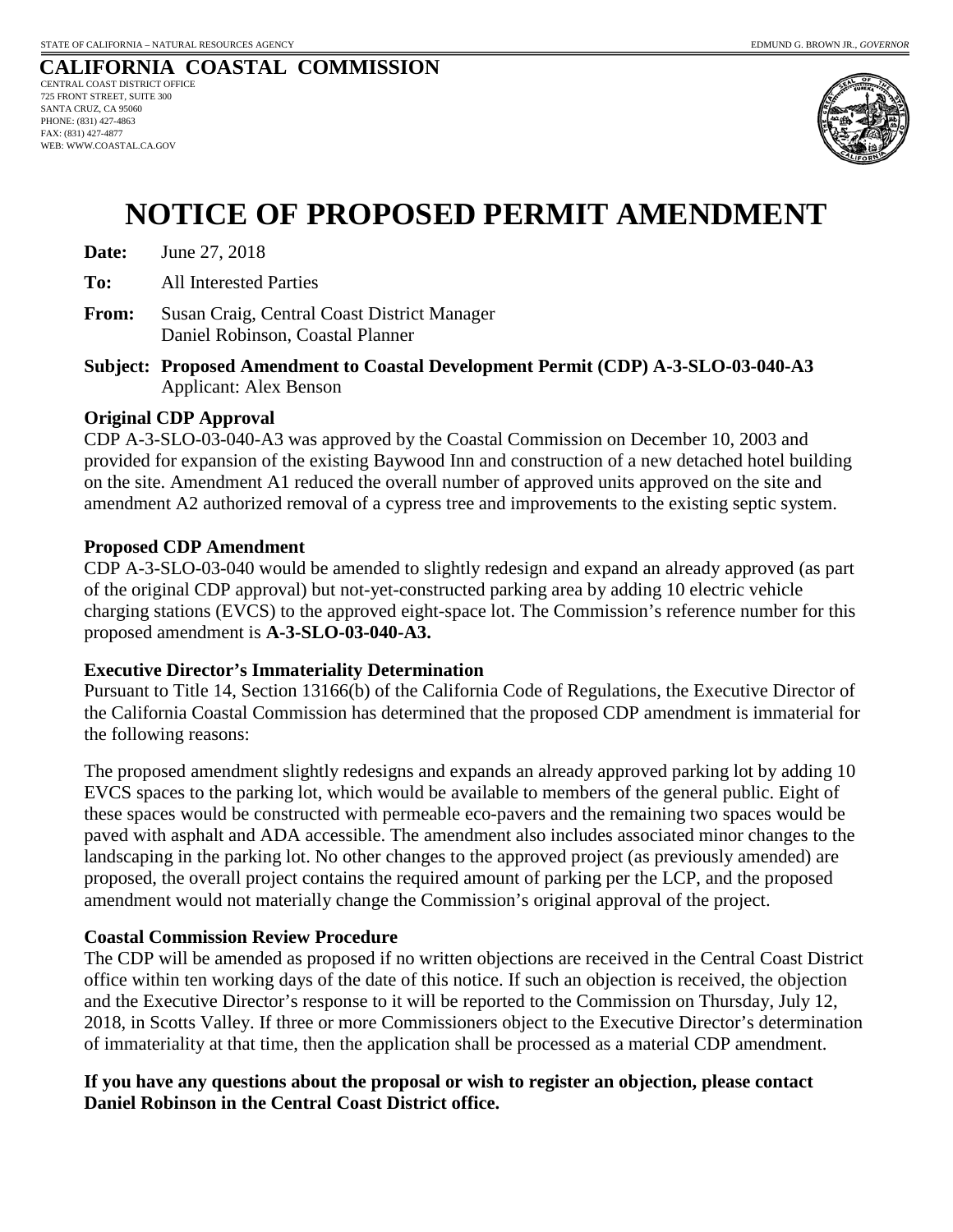

## **NOTICE OF PROPOSED PERMIT EXTENSION**

| Date: | June 27, 2018 |  |
|-------|---------------|--|
|-------|---------------|--|

**To:** All Interested Parties

- **From:** Susan Craig, Central Coast District Manager Ryan Moroney, Supervising Coastal Planner
- **Subject: Proposed Extensions to Coastal Development Permits (CDPs) A-3-SCO-09-001 and -002**  Applicant: Neil Frank

### **Original CDP Approval**

CDPs A-3-SCO-09-001 and -002 were approved by the Coastal Commission on June 12, 2015, and provided for the construction of two two-story single-family residences and associated improvements. The projects are located on an undeveloped vacant blufftop above Hidden Beach where it slopes down toward a coastal arroyo adjacent to Hidden Beach County Park just downcoast from Bayview Drive in the unincorporated Aptos area of south Santa Cruz County.

### **Proposed CDP Extension**

As indicated above, the CDPs were originally approved by the Coastal Commission on June 12, 2015, and included a two-year term with an expiration date of June 12, 2017. The Applicant previously filed for extensions extending this deadline to June 12, 2018, which were granted by the Commission (A-3- SCO-09-001-E1 and A-3-SCO-09-002-E1). Thus, under these proposed extensions, the expiration dates of CDPs A-3-SCO-09-001 and -002 would be extended one additional year until June 12, 2019. The Commission's reference numbers for these proposed extensions are **A-3-SCO-09-001-E2 and A-3- SCO-09-002-E2**.

### **Executive Director's Changed Circumstances Determination**

Pursuant to Title 14, Section 13169 of the California Code of Regulations, the Executive Director of the California Coastal Commission has determined that there are no changed circumstances affecting the approved developments' consistency with the certified Santa Cruz County Local Coastal Program and/or Chapter 3 of the Coastal Act, as applicable.

### **Coastal Commission Review Procedure**

The Executive Director's determination and any written objections to it will be reported to the Commission on July 12, 2018, in Scotts Valley. If three or more Commissioners object to the Executive Director's changed circumstances determination at that time, a full hearing on whether changed circumstances exist will be scheduled pursuant to the Commission's regulations.

### **If you have any questions about the proposals or wish to register an objection, please contact Ryan Moroney in the Central Coast District office.**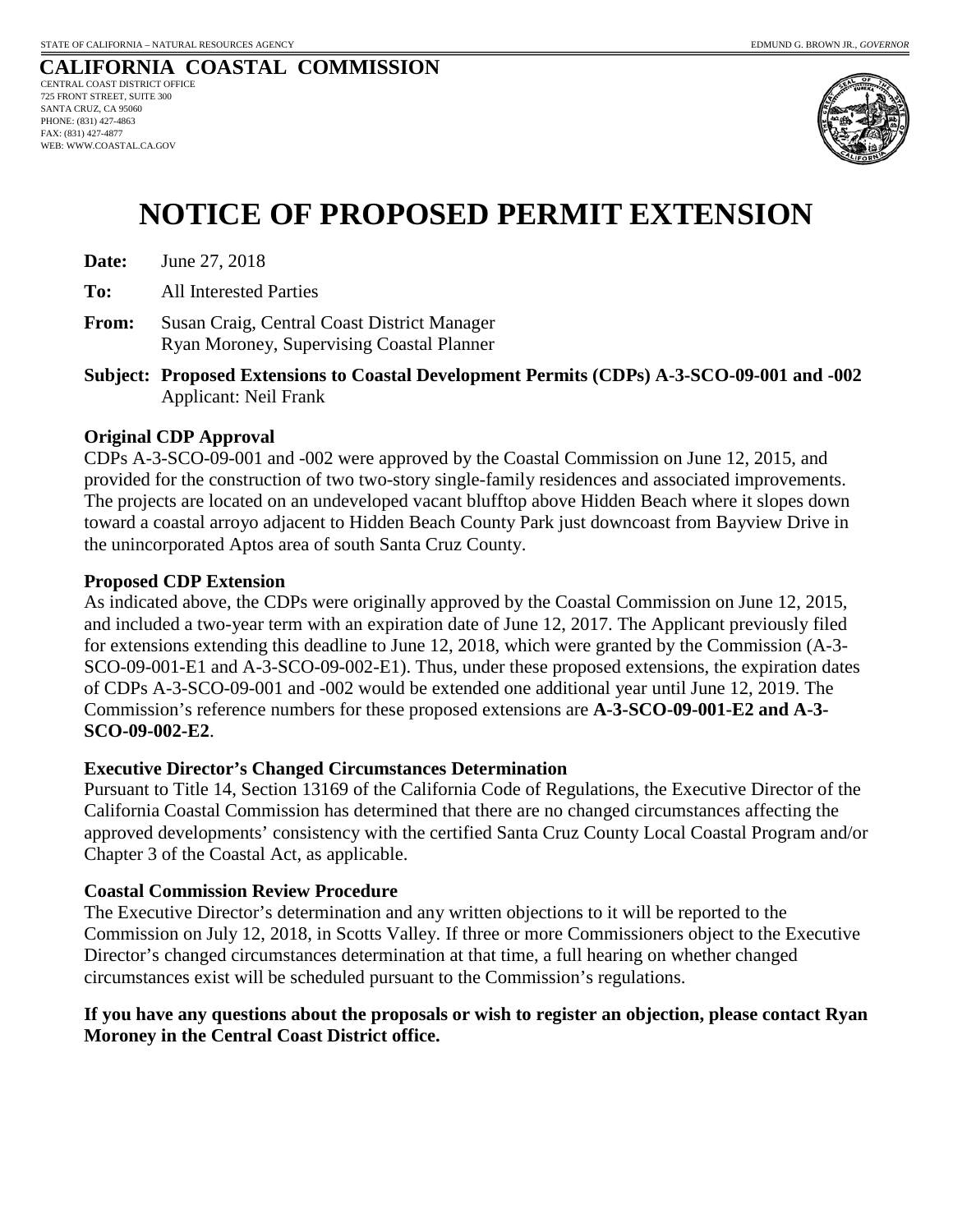

## **NOTICE OF PROPOSED PERMIT EXTENSION**

| Date: | June 27, 2018 |
|-------|---------------|
|-------|---------------|

**To:** All Interested Parties

- **From:** Susan Craig, Central Coast District Manager Daniel Robinson, Coastal Planner
- **Subject: Proposed Extension to Coastal Development Permit (CDP) A-3-SLO-15-0001**  Applicant: Jack Loperena

### **Original CDP Approval**

CDP A-3-SLO-15-0001 was approved by the California Coastal Commission on August 10, 2016 and allows for the construction of an approximately 1,100-square-foot, three-story single-family residence with an elevated driveway platform connecting to Studio Drive, located seaward of Studio Drive at its northern end (approximately 250 feet southwest of the intersection of Studio Drive and Highway 1) and fronting Morro Strand State Beach, in the unincorporated community of Cayucos, San Luis Obispo County (APN 064-253-007).

### **Proposed CDP Extension**

As indicated above, the CDP was originally approved by the Coastal Commission on August 10, 2016 and included a two-year term with an expiration date of August 10, 2018. Thus, under this proposed extension, the expiration date of CDP A-3-SLO-15-0001 would be extended one additional year until August 10, 2019. The Commission's reference number for this proposed extension is **A-3-SLO-15- 0001-E1**.

### **Executive Director's Changed Circumstances Determination**

Pursuant to Title 14, Section 13169 of the California Code of Regulations, the Executive Director of the California Coastal Commission has determined that there are no changed circumstances affecting the approved development's consistency with the certified San Luis Obispo County Local Coastal Program and/or Chapter 3 of the Coastal Act, as applicable.

### **Coastal Commission Review Procedure**

The Executive Director's determination and any written objections to it will be reported to the Commission on July 12, 2018, in Scotts Valley. If three or more Commissioners object to the Executive Director's changed circumstances determination at that time, a full hearing on whether changed circumstances exist will be scheduled pursuant to the Commission's regulations.

### **If you have any questions about the proposal or wish to register an objection, please contact Daniel Robinson in the Central Coast District office.**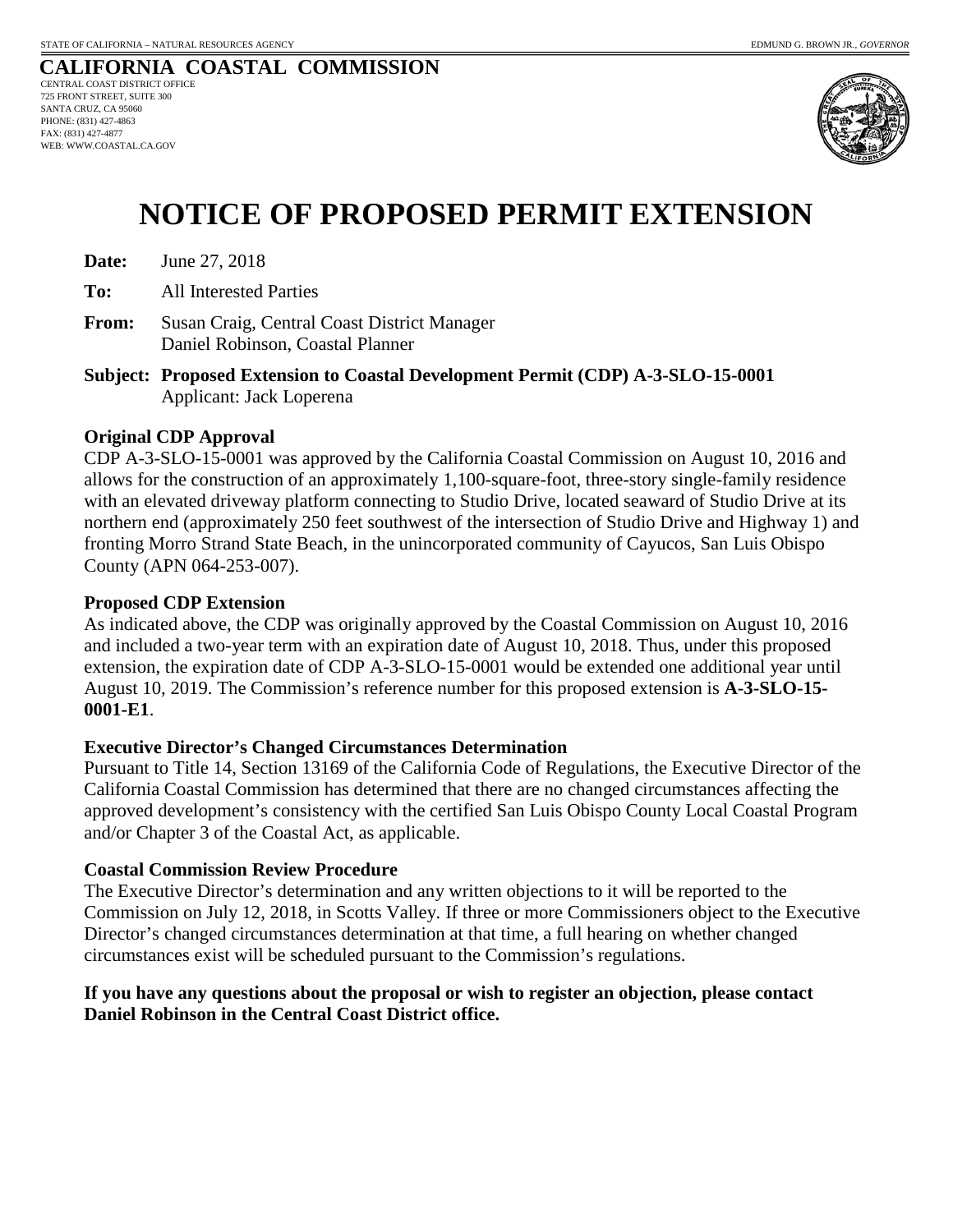

## California Coastal Commission EMERGENCY COASTAL DEVELOPMENT PERMIT Emergency CDP G-3-18-0013 (Moss Landing South Harbor Maintenance Dock and "A" Dock Piling Replacement)

Issue Date: July 2, 2018 Page 1 of 4

This emergency coastal development permit (ECDP) authorizes installation of two replacement pilings at the Moss Landing South Harbor Maintenance Dock and one piling at the Harbor's "A" dock, at 7881 Sandholdt Road in Moss Landing Harbor in the unincorporated community of Moss Landing, Monterey County (all as more specifically described in the Commission's ECDP file).

Based on the materials presented by the Permittee's consultant, Sea Engineering, Inc., two maintenance dock pilings have failed, creating an impediment to critical harbor facilities. The failed pilings have been removed, but access to the maintenance dock remains precluded. Additionally, a vessel collided with a guide piling at the A dock. The guide piling is listing at a 45 degree angle, creating a hazard to navigation. The proposed emergency development is therefore necessary to reestablish operation of the maintenance dock and to prevent a collision / ensure safe navigation in and around the A dock. The submitted application materials include the Commission's typical best management practices to protect water quality during construction over coastal waters. Therefore, the Executive Director of the California Coastal Commission hereby finds that:

- (a) An emergency exists that requires action more quickly than permitted by the procedures for administrative or ordinary CDPs, and that the development can and will be completed within 30 days unless otherwise specified by the terms of this ECDP; and
- (b) Public comment on the proposed emergency development has been reviewed if time allows.

The emergency development is hereby approved, subject to the conditions listed on the attached pages.

Susan Craig/Central Coast District Manager for Qacy Ainsworth, Acting Executive Director

Enclosure: Emergency Coastal Development Permit Acceptance Form

cc (via email): Linda Mcintyre, Moss Landing Harbor District Brandon Swanson, Monterey County Planning and Building Karen Grimmer, National Marine Fisheries Service Kim Sanders, Regional Water Quality Control Board Katerina Galacatos, U.S. Army Corps of Engineers Linda Connolly, CA Department of Fish & Wildlife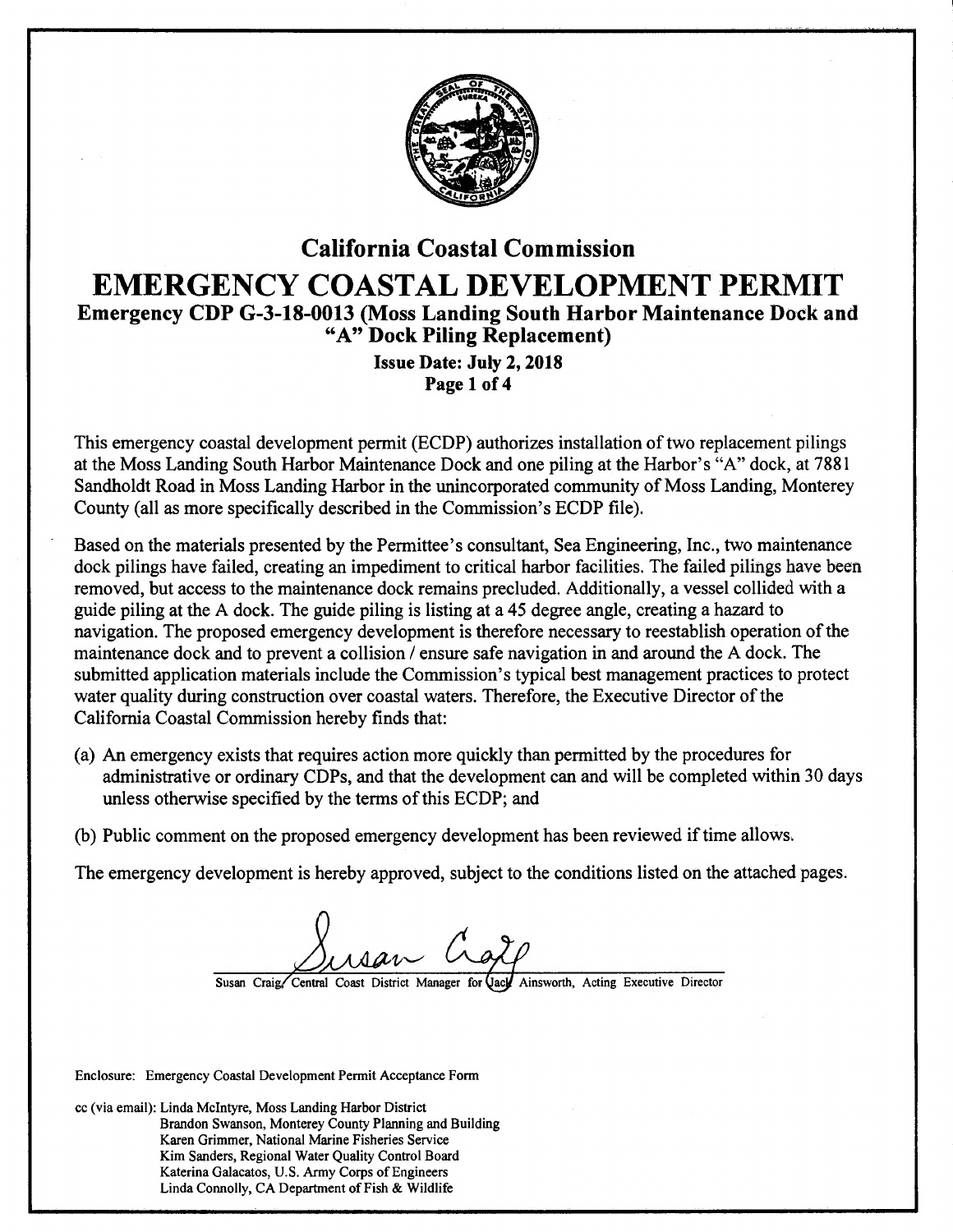### Emergency CDP G-3-18-0013 (Moss Landing South Harbor Maintenance Dock and "A" Dock Piling Replacement) Issue Date: July 2, 2018 Page 2 of 4

### Conditions of Approval

- 1. The enclosed ECDP acceptance form must be signed by the Permittee and returned to the California Coastal Commission's Central Coast District Office within 15 days of the date of this permit (i.e., by July 17, 2018). This ECDP is not valid unless and until the acceptance form has been received in the Central Coast District Office.
- 2. Only that emergency development specifically described in this ECDP is authorized. Any additional and/or different emergency and/or other development requires separate authorization from the Executive Director and/or the Coastal Commission.
- 3. The emergency development authorized by this ECDP must be completed within 30 days of the date of this permit (i.e., by August 1, 2018) unless extended for good cause by the Executive Director.
- 4. The emergency development authorized by this ECDP is only temporary and is designed to abate the identified emergency, and shall be removed if it is not authorized by a regular CDP. Within 60 days of the date of this permit (i.e. by September 1, 2018), the Permittee shall submit a complete application for a regular CDP to have the emergency development be considered permanent or for a different project designed to repair the site. (The CDP application may be found at: http://www.coastal.ca.gov/cdp/cdp-forms.html). The application shall include site plans and cross sections prepared by a licensed civil engineer with experience in coastal structures and processes clearly identifying all development completed under this emergency authorization (comparing any previously permitted condition to both the emergency condition and to the post-work condition), and a narrative description of all emergency development activities undertaken pursuant to this emergency authorization. Alternatively, the Permittee may submit an application for a regular CDP in conjunction with the follow-up CDP application required for ECDP No. G-3-17-0050 (South Harbor Maintenance Dock Armoring). In either case, the application shall include photos showing the project site before the emergency, during emergency project construction activities, and after the work authorized by this ECDP is complete. The deadline in this condition may be extended for good cause by the Executive Director.
- 5. In exercising this ECDP, the Permittee agrees to hold the California Coastal Commission harmless from any liabilities for damage to public or private properties or personal injury that may result from the project.
- 6. This ECDP does not obviate the need to obtain necessary authorizations and/or permits from other agencies (e.g., U.S. Army Corps of Engineers, Central Coast Regional Water Quality Control Board, U.S. Fish & Wildlife Service, California Department of Fish & Wildlife, NOAA Fisheries, etc.). The Permittee shall submit to the Executive Director copies of all such authorizations and/or permits upon their issuance.
- 7. All emergency development shall be limited in scale and scope to the shoreline in the vicinity of the south harbor maintenance dock and "A" dock as identified in the application form dated received in the Coastal Commission's Central Coast District Office on June 25, 2018.
- 8. All emergency development is limited to the least amount necessary to abate the emergency.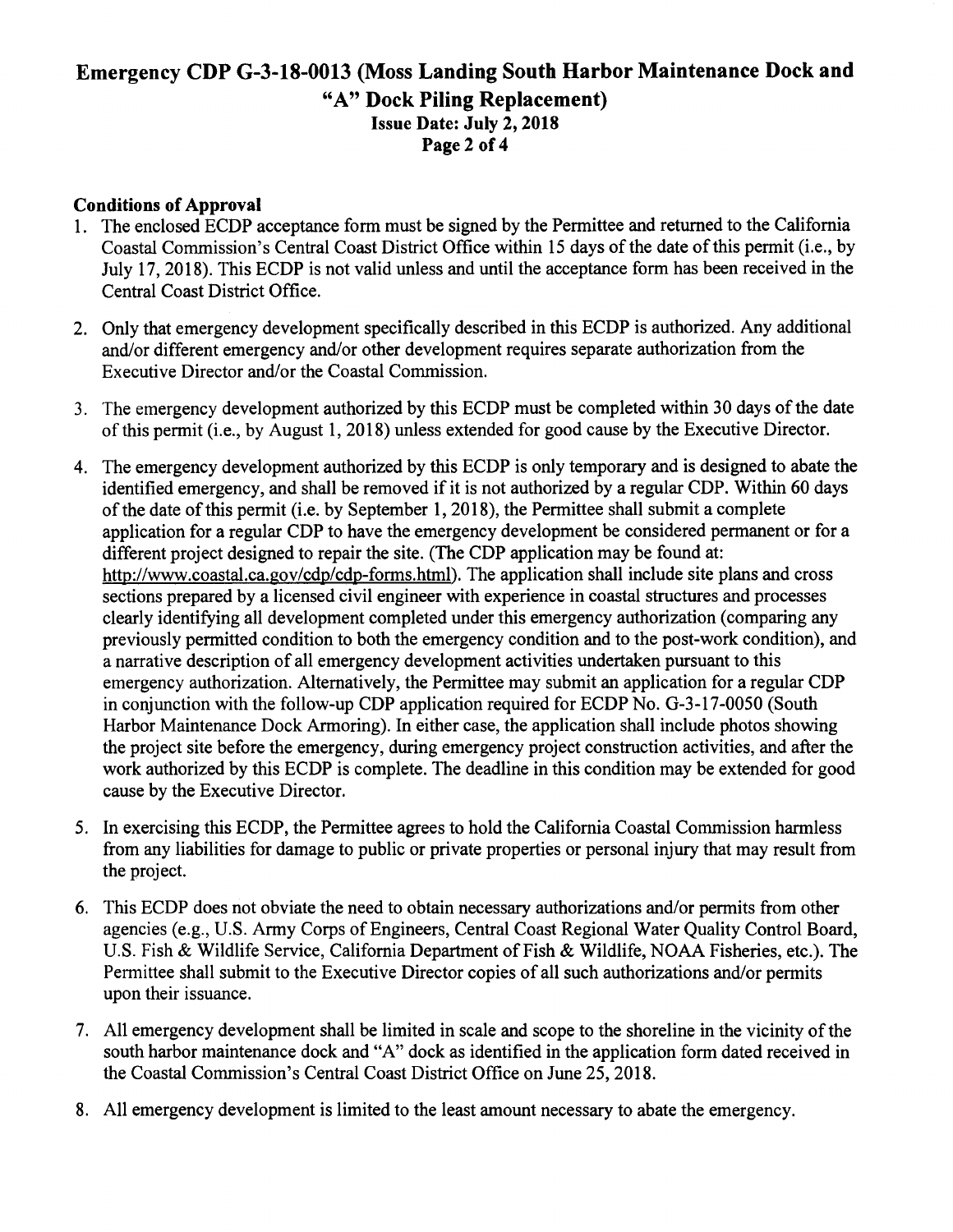### **Emergency CDP G-3-18-0013 (Moss Landing South Harbor Maintenance Dock and "A" Dock Piling Replacement) Issue Date: July 2, 2018 Page3 of4**

- 9. All emergency construction activities shall limit impacts to coastal resources (including public recreational access and to the Moss Landing Harbor) to the maximum extent feasible including by, at a minimum, adhering to the following construction requirements (which may be adjusted by the Executive Director if such adjustments: (1) are deemed necessary due to extenuating circumstances; and (2) will not adversely impact coastal resources):
	- a. All work shall take place during daylight hours. Lighting of the intertidal area is prohibited.
	- b. All construction and staging areas shall be minimized and demarked by temporary fencing designed to allow through public access and protect public safety to the maximum extent feasible. Construction (including but not limited to construction activities, and materials and/or equipment storage) is prohibited outside of the defined construction, staging, and storage areas.
	- c. The construction site shall maintain good construction site housekeeping controls and procedures (e.g., clean up all leaks, drips, and other spills immediately; keep materials covered and out of the rain (including covering exposed piles of soil and wastes); dispose of all wastes properly, place trash receptacles on site for that purpose, and cover open trash receptacles during wet weather; remove all construction debris from the beach; etc.).
	- d. All construction activities that result in discharge of materials, polluted runoff, or wastes to the adjacent marine environment are prohibited. Equipment washing, refueling, and/or servicing shall not take place within 20 feet of the shoreline. Any erosion and sediment controls used shall be in place prior to the commencement of construction as well as at the end of each work day.
	- e. All shoreline access points impacted by construction activities shall be restored to their preconstruction condition or better within three days of completion of construction.
	- f. All contractors shall ensure that work crews are carefully briefed on the importance of observing the construction precautions given the sensitive work environment. Construction contracts shall contain appropriate penalty provisions sufficient to offset the cost of retrieval/clean-up of foreign materials not properly contained and/or remediation to ensure compliance with this ECDP otherwise.
	- g. The Permittee shall notify planning staff of the Coastal Commission's Central Coast District Office immediately upon completion of construction and the required shoreline-area restoration activities.
- 10. Copies of this ECDP shall be maintained in a conspicuous location at the construction job site at all times, and such copies shall be available for public review on request. All persons involved with the construction shall be briefed on the content and meaning of this ECDP, and the public review requirements applicable to it, prior to commencement of construction.
- 11. A construction coordinator shall be designated to be contacted during construction should questions arise regarding the construction (in case of both regular inquiries and emergencies), and his/her contact information (i.e., address, email, phone numbers, etc.) including, at a minimum, a telephone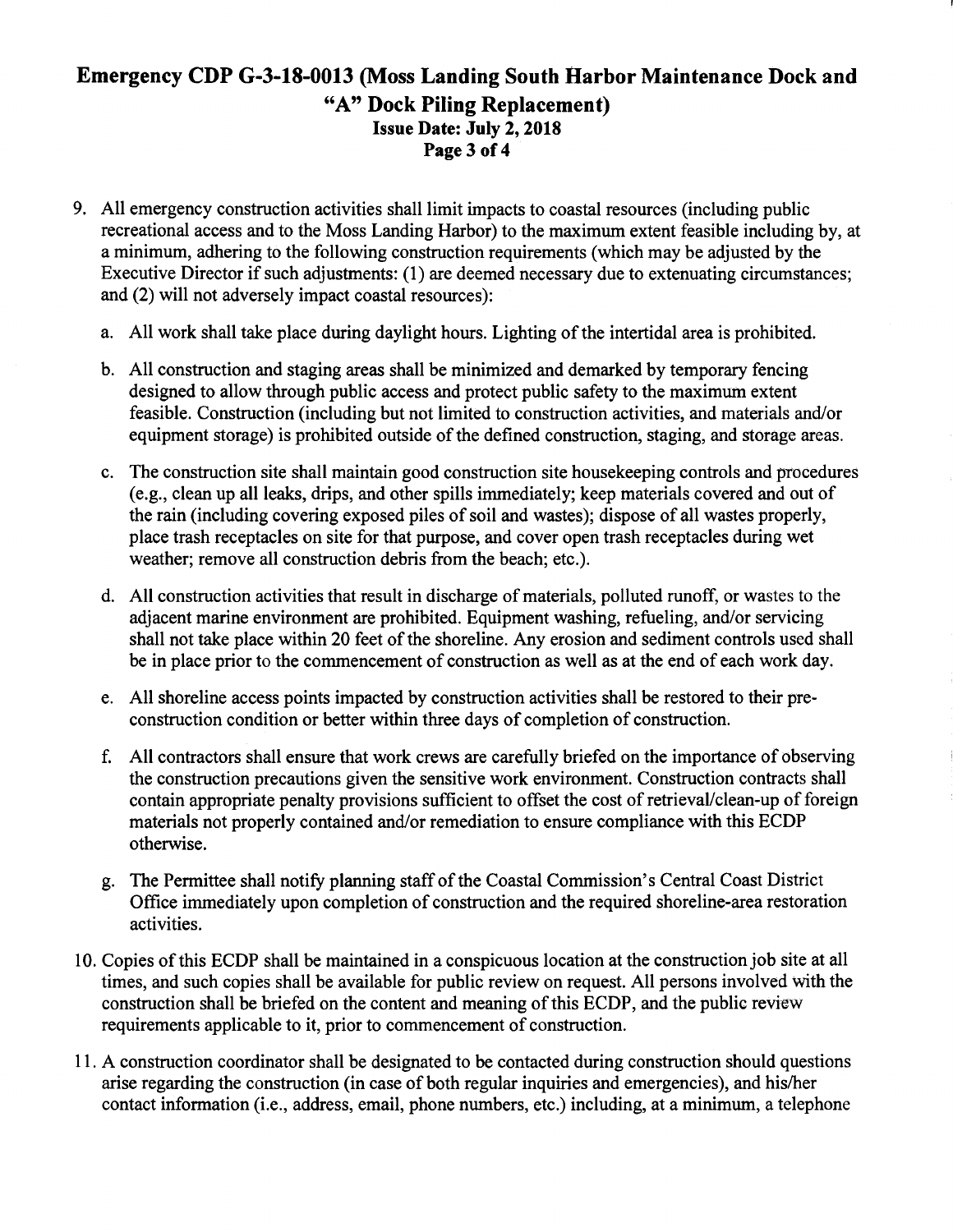### **Emergency CDP G-3-18-0013 (Moss Landing South Harbor Maintenance Dock and**  "A" **Dock Piling Replacement)**  Issue **Date: July 2, 2018 Page 4 of 4**

number and email address that will be made available 24 hours a day for the duration of construction, shall be conspicuously posted at the job site where such contact information is readily visible from public viewing areas, along with indication that the construction coordinator should be contacted in the case of questions regarding the construction (in case of both regular inquiries and emergencies). The construction coordinator shall record the contact information (e.g., name, address, email, phone number, etc.) and nature of all complaints received regarding the construction, and shall investigate complaints and take remedial action, if necessary, within 24 hours of receipt of the complaint or inquiry. Within 30 days of completion of construction authorized by this ECDP, the Permittee shall submit the record (of complaints/inquiries and actions taken in response) to the Executive Director.

- 12. This ECDP shall not constitute a waiver of any public rights which may exist on the property. The Permittee shall not use this ECDP as evidence of a waiver of any public rights which may exist on the property.
- 13. Failure to comply with the conditions of this approval may result in enforcement action under the provisions of Chapter 9 of the Coastal Act.
- 14. The issuance ofthis ECDP does not constitute admission as to the legality of any development undertaken on the subject site without a CDP and shall be without prejudice to the California Coastal Commission's ability to pursue any remedy under Chapter 9 of the Coastal Act.

As noted in Conditions 4 and 5 above, the emergency development carried out under this ECDP is at the Permittee's risk and is considered to be temporary work done in an emergency situation to abate an emergency. If the Permittee wishes to have the emergency development become a permanent development, a regular CDP must be obtained. A regular CDP is subject to all of the provisions of the California Coastal Act and may be conditioned or denied accordingly.

If you have any questions about the provisions of this ECDP, please contact the Commission's Central Coast District Office at 725 Front Street, Suite 300, Santa Cruz, CA 95060, (831) 427-4863.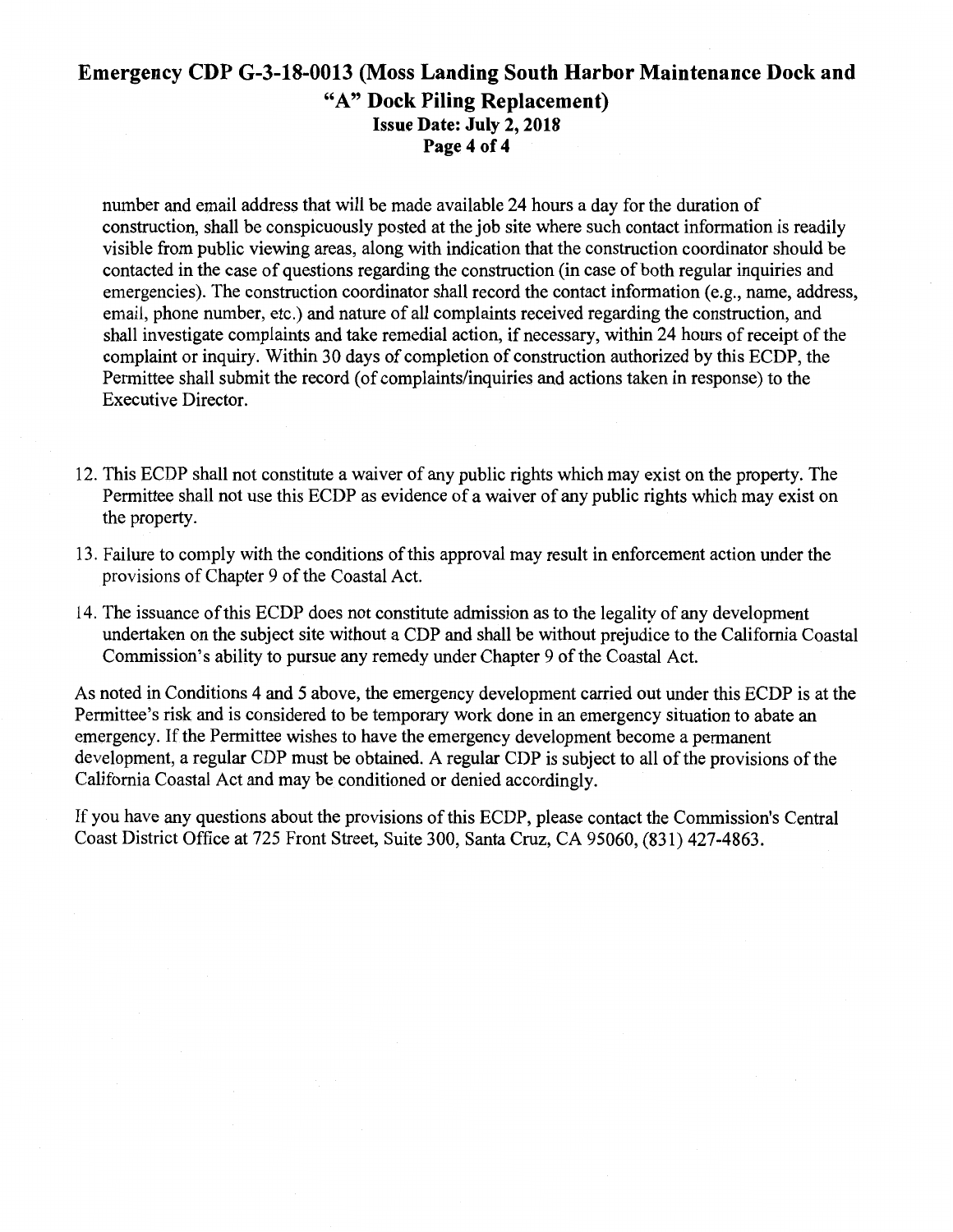

## California Coastal Commission EMERGENCY COASTAL DEVELOPMENT PERMIT Emergency CDP G-3-18-0014 (Concession #19, Wharf #1, City of Monterey) Issue Date: June 28, 2018 Page 1 of 4

This emergency coastal development permit (ECDP) authorizes emergency development consisting of replacement of four 12-inch wooden piles with four 12-inch reinforced concrete piles located just below the wood decking directly adjacent to Concession #19 of the existing Wharf #1 in the City of Monterey (all more specifically described in the Commission's ECDP file).

Based on the materials presented by the Permittee (Pacific Gas and Electric), four wooden piles supporting an electrical transformer under the wharf decking have deteriorated over time due to insect damage. Recent ultrasound testing results show approximately 90 percent of the existing piles have rotted, which poses an imminent danger that could result in the piles collapsing and the transformer falling into Monterey Bay. The proposed emergency development is necessary to abate the collapse of the existing piles and to prevent the release of electrical equipment, wood, concrete, steel and associated debris from entering the Monterey Bay. The submitted application materials include the Commission's typical best management practices to protect water quality during construction over coastal waters. Therefore, the Executive Director of the California Coastal Commission hereby finds that:

- (a) An emergency exists that requires action more quickly than permitted by the procedures for administrative or ordinary CDPs, and that the development can and will be completed within 30 days unless otherwise specified by the terms of this ECDP; and
- (b) Public comment on the proposed emergency development has been reviewed if time allows.

The emergency development is hereby approved, subject to the conditions listed on the attached pages.

Susan Oraig, Central Coast District Manager, for John Alnsworth, Executive Director

Enclosure: Emergency Coastal Development Permit Acceptance Form

cc: (via email): Paul Stokes, Representative of Pacific Gas and Electric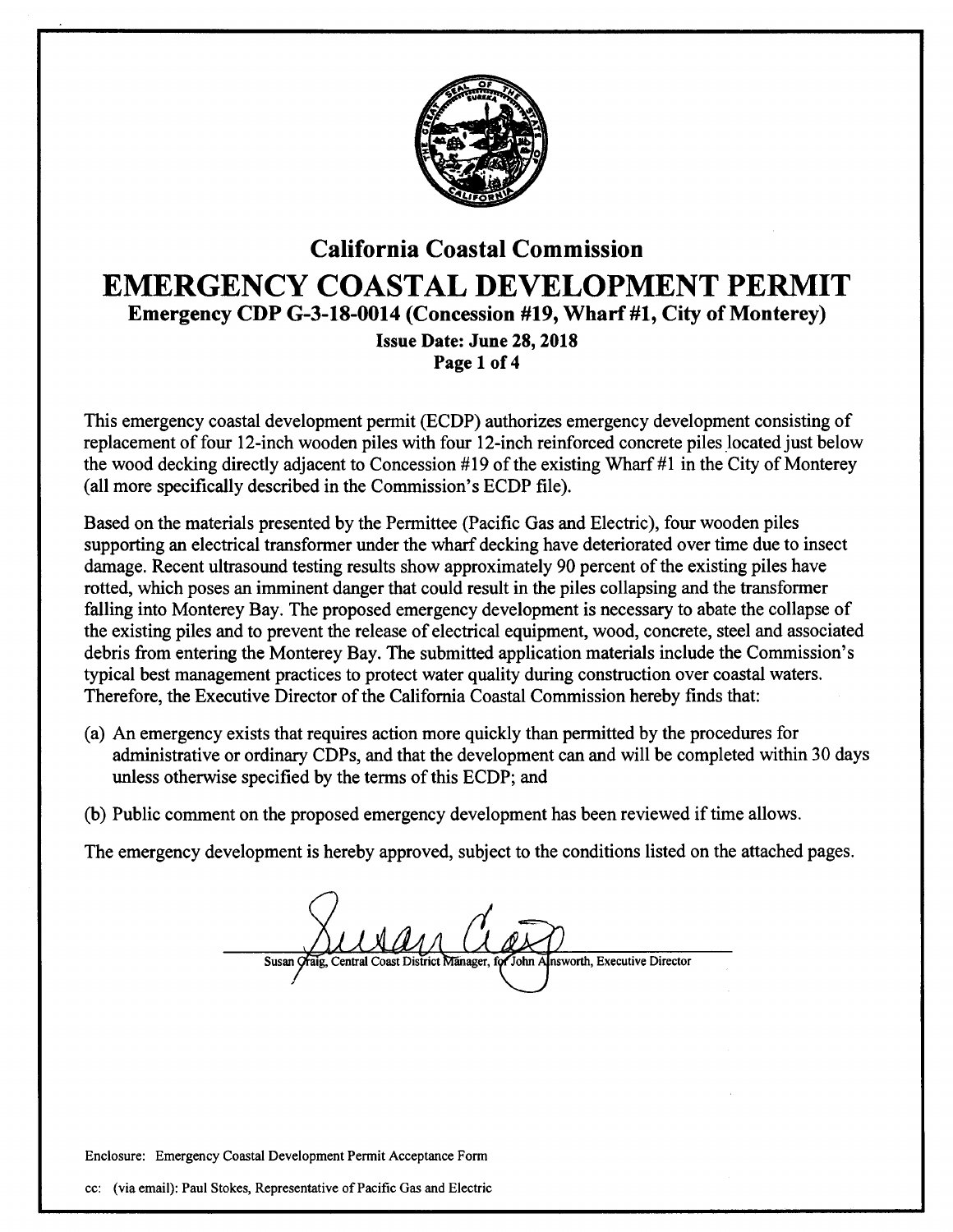### Emergency CDP G-3-18-0014 (Concession #19, Wharf #1, City of Monterey) Issue Date: June 28, 2018 Page 2 of 4

### Conditions of Approval

- 1. The enclosed ECDP acceptance form must be signed by the Permittee and returned to the California Coastal Commission's Central Coast District Office within 15 days of the date of this permit (i.e., by July 13, 2018). This ECDP is not valid unless and until the acceptance form has been received in the Central Coast District Office.
- 2. Only that emergency development specifically described in this ECDP is authorized. Any additional and/or different emergency and/or other development requires separate authorization from the Executive Director and/or the Coastal Commission.
- 3. The emergency development authorized by this ECDP must be completed within 30 days of the date of this permit (i.e., by July 28, 2018) unless extended for good cause by the Executive Director.
- 4. The emergency development authorized by this ECDP is only temporary and is designed to abate the identified emergency, and shall be removed if it is not authorized by a regular CDP. Within 60 days of the date of this permit (i.e. by August 27, 2018), the Permittee shall submit a complete application for a regular CDP to have the emergency development be considered permanent or for a different project designed to repair the site. (The CDP application may be found at: http://www.coastal.ca.gov/cdp/cdp-forms.html). The application shall include photos showing the project site before the emergency, during emergency project construction activities, and after the work authorized by this ECDP is complete. The deadline in this condition may be extended for good cause by the Executive Director.
- 5. In exercising this ECDP, the Permittee agrees to hold the California Coastal Commission harmless from any liabilities for damage to public or private properties or personal injury that may result from the project.
- 6. This ECDP does not obviate the need to obtain necessary authorizations and/or permits from other agencies (e.g., City of Monterey, U.S. Army Corps of Engineers, etc.). The Permittee shall submit to the Executive Director copies of all such authorizations and/or permits upon their issuance.
- 7. All emergency development shall be limited in scale and scope to that specifically identified in the Emergency Permit Application Form dated received in the Coastal Commission's Central Coast District Office on June 14, 2018.
- 8. All emergency development is limited to the least amount necessary to abate the emergency.
- 9. All emergency construction activities shall limit impacts to coastal resources (including public recreational access and the Pacific Ocean) to the maximum extent feasible including by, at a minimum, adhering to the following construction requirements (which may be adjusted by the Executive Director if such adjustments: (1) are deemed necessary due to extenuating circumstances; and (2) will not adversely impact coastal resources):
	- a. All work shall take place during daylight hours. Lighting of the bay waters is prohibited.
	- b. Grading of intertidal waters is prohibited.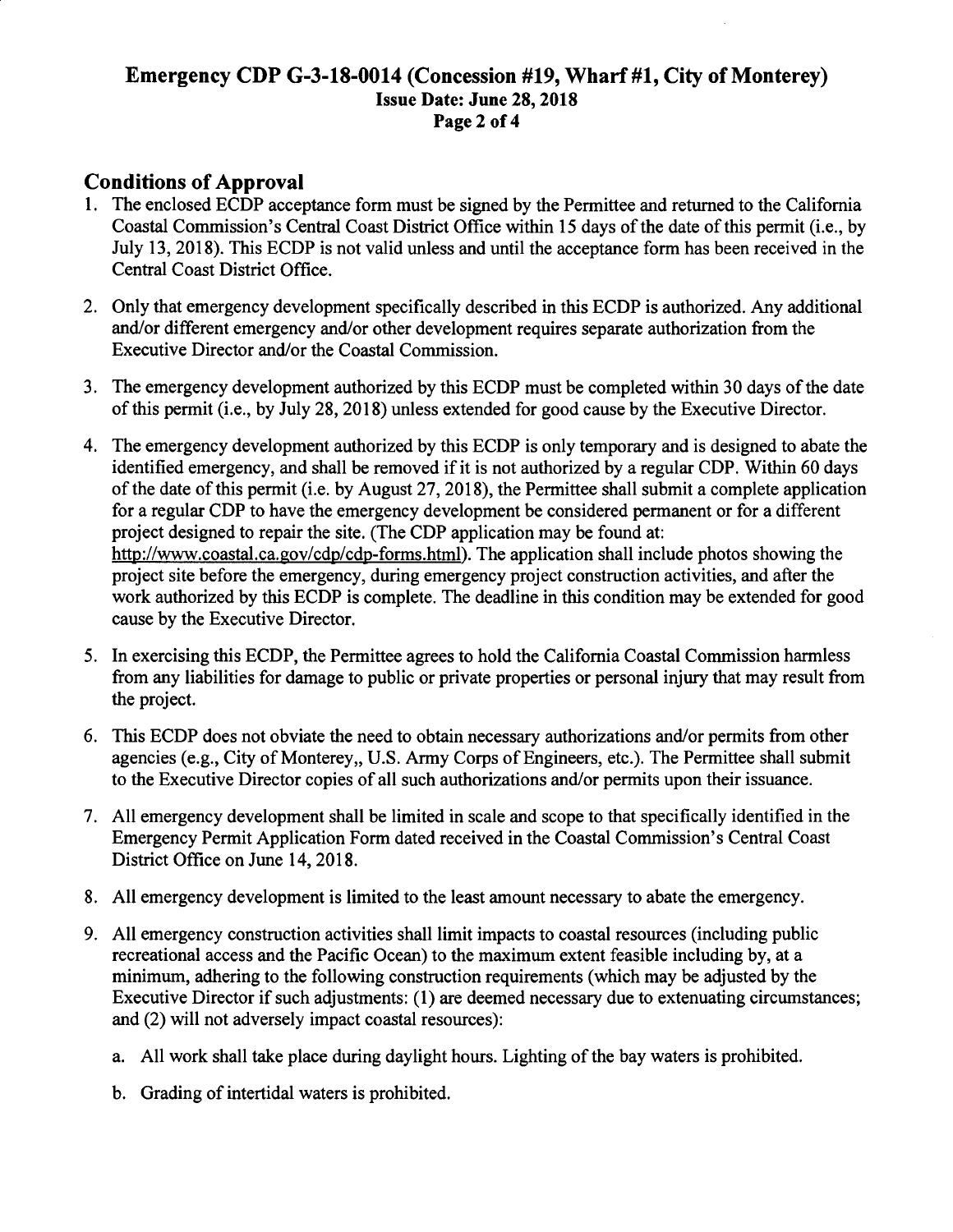### Emergency CDP G-3-18-0014 (Concession #19, Wharf #1, City of Monterey) Issue **Date: June 28, 2018 Page 3 of4**

- c. All construction materials and equipment shall be removed from the work area in their entirety or stored beyond the reach of tidal waters at the conclusion of each work day. The only exceptions will be for: **(1)** sediment controls (e.g., booms surrounding the base of the construction area) as necessary to contain rock and/or sediments in the construction area, where such controls are minimized in their extent; (2) storage of larger materials beyond the reach of tidal waters for which moving the materials each day would be extremely difficult. Any larger materials intended to be left must be approved in advance by the Executive Director, and shall be subject to a contingency plan for moving said materials in the event of tidal/wave surge reaching them.
- d. All construction areas shall be minimized and demarked by temporary fencing designed to allow through public access and protect public safety to the maximum extent feasible. Construction (including but not limited to construction activities, and materials and/or equipment storage) is prohibited outside of the defined construction, staging, and storage areas.
- e. The construction site shall maintain good construction site housekeeping controls and procedures (e.g., clean up all leaks, drips, and other spills immediately; keep equipment covered and out of the rain (including covering exposed piles of soil and wastes); dispose of all wastes properly, place trash receptacles on site for that purpose, and cover open trash receptacles during wet weather; remove all construction debris from the beach; etc.).
- f. All construction activities that result in discharge of materials, polluted runoff, or wastes to the beach or the marine environment are prohibited. Equipment washing, refueling, and/or servicing shall not take place on the beach or above coastal waters. Any erosion and sediment controls used shall be in place prior to the commencement of construction as well as at the end of each work day.
- g. All accessways impacted by construction activities shall be restored to their pre-construction condition or better within three days of completion of construction.
- h. All contractors shall ensure that work crews are carefully briefed on the importance of observing the construction precautions given the sensitive work environment. Construction contracts shall contain appropriate penalty provisions sufficient to offset the cost of retrieval/cleanup of foreign materials not properly contained and/or remediation to ensure compliance with this ECDP otherwise.
- 1. The Permittee shall notify planning staff of the Coastal Commission's Central Coast District Office immediately upon completion of construction and required restoration activities. If planning staff should identify additional reasonable restoration measures, such measures shall be implemented immediately.
- 10. Copies of this ECDP shall be maintained in a conspicuous location at the construction job site at all times, and such copies shall be available for public review on request. All persons involved with the construction shall be briefed on the content and meaning of this ECDP, and the public review